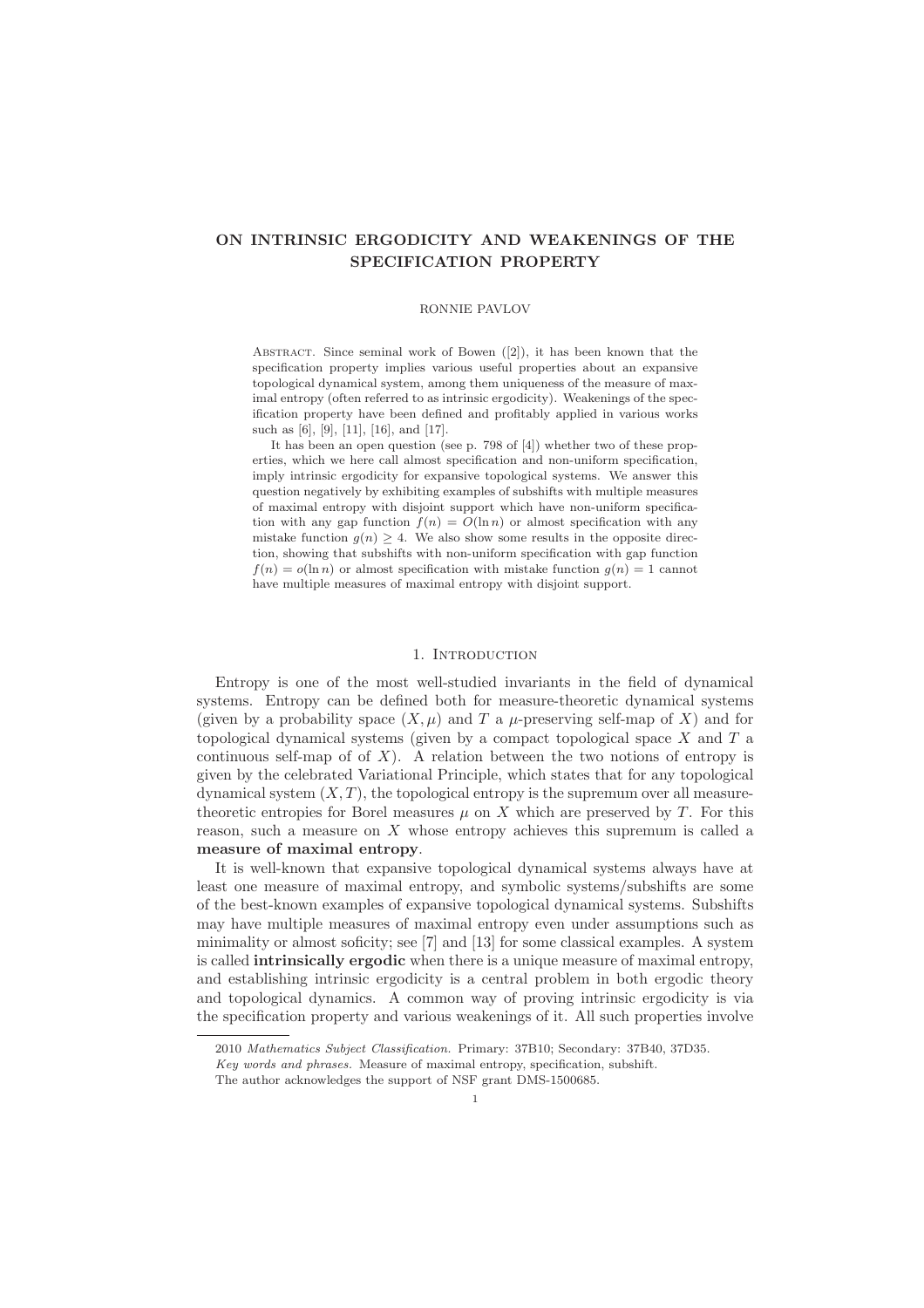### 2 RONNIE PAVLOV

combining segments of orbits into a new orbit in various ways; in subshifts, these orbit segments can be represented by words occurring in points of the subshift. For instance, for subshifts, the traditional specification property can be stated as follows: there exists a constant  $R$  so that any words in the language can be combined into a new word in the language when separated by a gap of size R. Bowen proved in [2] that for expansive systems (such as subshifts), the specification property implies intrinsic ergodicity. We consider two weakenings of the classical specification property in the symbolic setting; the first (called non-uniform specification) allows one to combine arbitrary words in the language into a new word in the language if gaps which are "small" in comparison to the combined words are placed in between (controlled by a function  $f(n) = o(n)$ ), and the second (called **almost**) specification) allows one to concatenate arbitrary words in the language into a new word in the language if a "small" number of letters are allowed to change in each word (controlled by a function  $q(n) = o(n)$ ). See Section 2 for formal definitions.

In [4], Climenhaga and Thompson proved, among other results, that all factors of β-shifts are intrinsically ergodic, answering an open question of Klaus Thomsen. They did this by introducing a more nuanced property about decompositions of words in the language, and showing that this property implies intrinsic ergodicity; as it is a little complex, we do not state this property here. However, they did not determine whether the simpler properties of non-uniform specification and/or almost specification (the latter is satisfied by  $\beta$ -shifts and their factors) imply intrinsic ergodicity, and left this as an open question. We answer this question negatively, by exhibiting two different examples of subshifts which have non-uniform specification and almost specification, respectively, and yet have multiple measures of maximal entropy.

**Theorem 1.1.** For any positive nondecreasing function  $f(n)$  with  $\liminf_{n\to\infty} \frac{f(n)}{\ln n}$ 0, there exists a subshift with non-uniform specification with gap function  $f(n)$  with exactly two ergodic measures of maximal entropy, whose supports are disjoint.

Theorem 1.2. There exists a subshift with almost specification with mistake function  $g(n) = 4$  with exactly two ergodic measures of maximal entropy, whose supports are disjoint.

It is particularly surprising that even boundedness of the mistake function for systems with almost specification does not imply uniqueness of the measure of maximal entropy, given that previously it was unknown whether  $g(n) = o(n)$  might even be sufficient for uniqueness.

The example proving Theorem 1.1 is quite similar to a subshift example of Haydn ([8]), for which he also proved existence of two ergodic measures of maximal entropy with disjoint supports. The alphabet for both our example and Haydn's consists of three types of symbols: 0s, some number  $N$  of positive integers, and  $N$  negative integers. Points in Haydn's subshift consist of (arbitrary) runs of positive symbols and runs of negative symbols, which are separated by runs of 0s, and for which nonzero symbols flanking a run of 0s must have opposite sign. He used a counting argument to prove that this subshift has topological entropy  $\ln N$ , and since it contains the full shifts on  $N$  positive symbols and  $N$  negative symbols, this yields multiple measures of maximal entropy with disjoint support, namely the uniform Bernoulli measures on these two full shifts.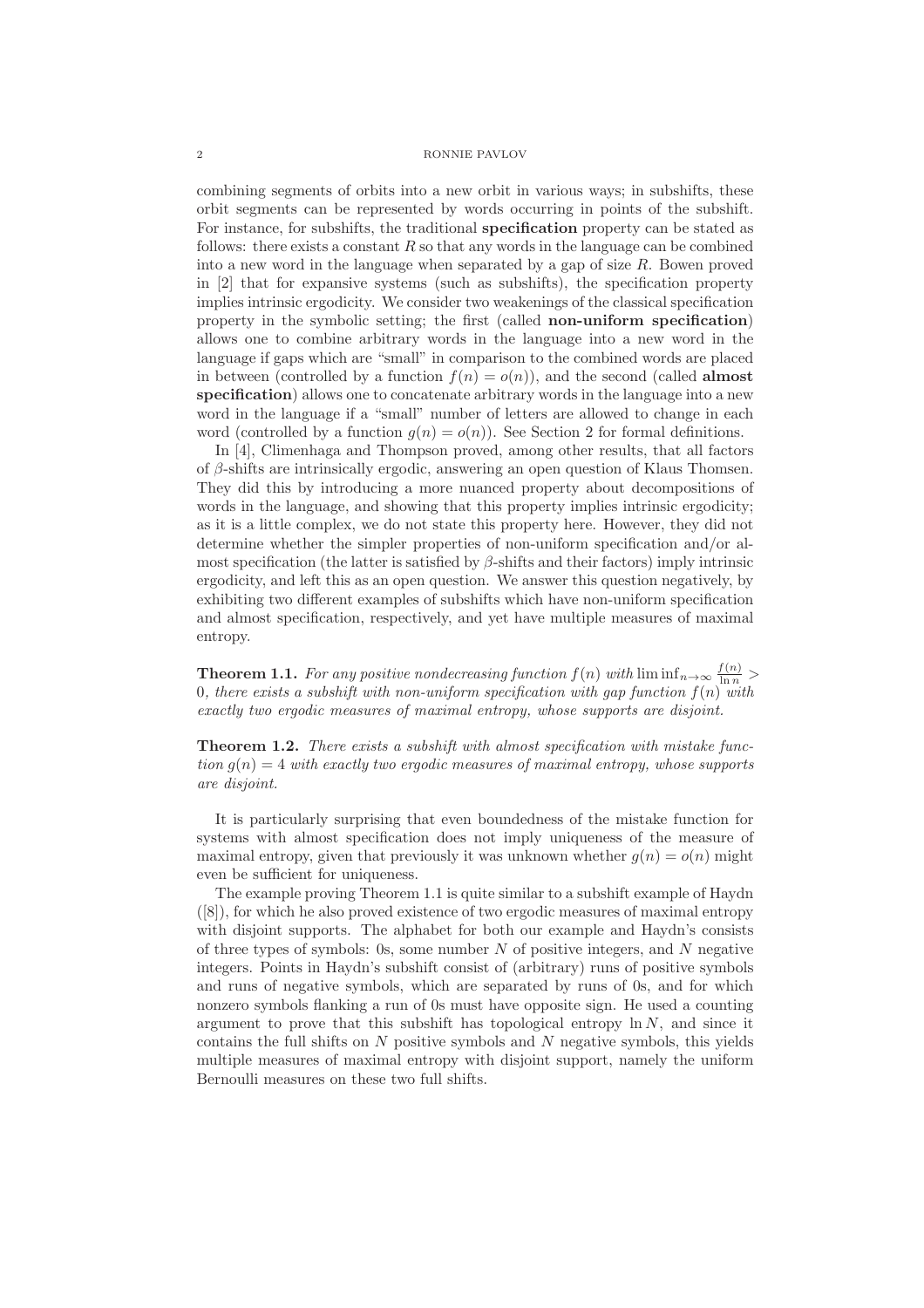Haydn required runs of 0s to have length at least linear in the lengths of the runs of positive and negative symbols flanking it, and so his example did not have the non-uniform specification property. (See Definition 2.14.) However, with some alterations and a slightly more complicated counting argument, we can achieve the same conclusion for a subshift with non-uniform specification. A more direct motivation for our example is the iceberg shift of Burton and Steif ([3]), which is a two-dimensional shift of finite type with specification, but with two ergodic measures of maximal entropy. That example also consists of "islands" of positive and negative symbols with restricted adjacency, and our example was designed to exhibit the same phenomenon in one dimension.

We also prove some results in the opposite direction, proving that if  $f(n)$  grows extremely slowly and/or  $q(n)$  has an even smaller upper bound, then the subshift cannot have two measures of maximal entropy with disjoint supports. This in some sense precludes a "strong nonuniqueness" of the measures of maximal entropy.

**Theorem 1.3.** If a subshift has non-uniform specification with gap function  $f(n)$ where  $\liminf_{n\to\infty}\frac{f(n)}{\ln n} = 0$ , then it cannot have two measures of maximal entropy with disjoint support.

**Theorem 1.4.** If a subshift has almost specification with mistake function  $g(n) = 1$ , then it cannot have two measures of maximal entropy with disjoint support.

We have then completely answered the question of whether non-uniform specification for a particular gap function  $f(n)$  can coexist with multiple measures of maximal entropy with disjoint supports, and leave open only the case  $1 \leq q(n) \leq 4$ for the corresponding question for almost specification. This suggests that for both non-uniform specification and almost specification, there is a "phase transition" significantly below  $n$  for the relevant gap or mistake function for how the property influences the measures of maximal entropy.

It is still plausible that an extremely slow growth rate for  $f(n)$  and/or upper bound less than 4 on  $g(n)$  may imply uniqueness of the measure of maximal entropy, but we do not know whether this is true or not.

**Question 1.5.** Do there exist positive functions  $F(n)$  and/or  $G(n)$  so that nonuniform specification with a gap function  $f(n) \leq F(n)$  and/or almost specification with a mistake function  $g(n) \leq G(n)$  forces intrinsic ergodicity?

We'll now give a very informal overview of the techniques used to prove these results; most are based on some elementary counting arguments. Specifically, given any collection  $W$  of finite words, one can define a subshift  $X$  as (limits of) biinfinite concatenations of the words in  $W$ . (Such systems are called **coded** subshifts and are well-studied, though we will not need any advanced structural facts about such systems.) We mainly need relationships between the sizes of the various sets  $\mathcal{W}_n :=$  $A^n \cap W$  and the topological entropy of X. For instance, both Theorems 1.1 and 1.2 use the fact that

$$
\sum_{n=1}^{\infty} |\mathcal{W}_n| e^{-n \ln N} < 1
$$

to prove that  $h(X) \leq \ln N$ . Similarly, Theorem 1.4 involves constructing W from the supports of two ergodic MMEs supposed (for contradiction) to have disjoint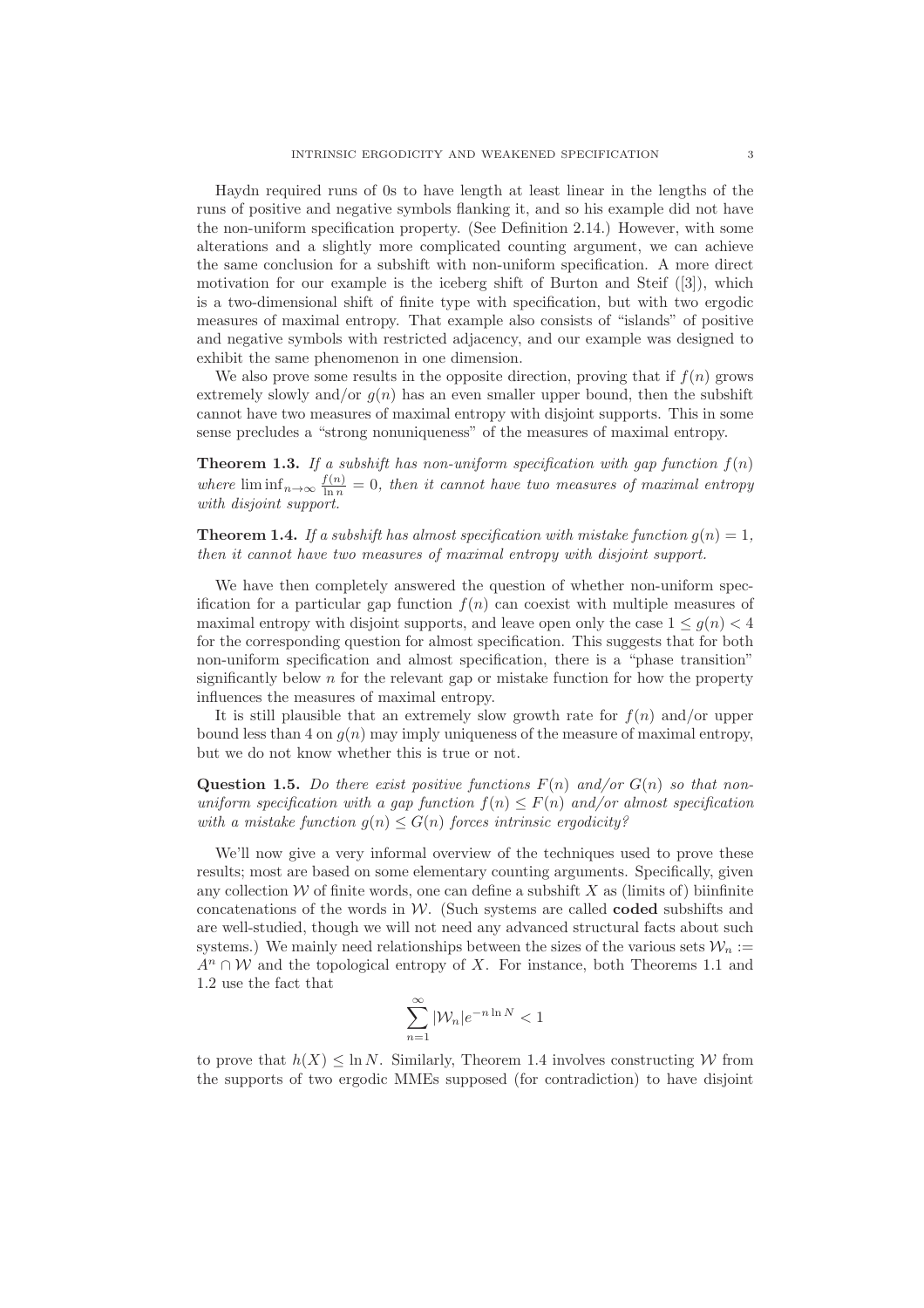supports, and using the fact that

$$
\sum_{n=1}^{\infty} |\mathcal{W}_n| e^{-nh(X)} > 1
$$

to create a greater topological entropy than  $h(X)$ , a contradiction. (The proof of Theorem 1.3 is a simpler version, where only two words from  $W$  need to be concatenated, rather than arbitrarily many.)

In the example proving Theorem 1.1, the collections  $\mathcal{W}_n$  consist of long words of constant (negative or positive) sign, followed by a run of 0s of length controlled by the desired gap function  $f(n)$ . In this way,  $f(n)$  determines the relation of  $|\mathcal{W}_n|$ to  $e^{n \ln N}$ . In the example proving Theorem 1.2, we instead use Hamming codes to create collections  $W_n$  for which any word of constant sign can be changed to a word in some  $\mathcal{W}_n$  with no more than 2 changes (this yields the desired almost specification with  $g(n) = 4$ ), and  $|\mathcal{W}_n|e^{-n \ln N}$  behaves like a constant times  $n^{-2}$ (so that the sum  $\sum_{n=1}^{\infty} |W_n|e^{-n \ln N}$  can be made smaller than 1.)

Finally, we quickly summarize the structure of the paper. Section 2 gives formal definitions of all relevant concepts, Section 3 gives proofs of our results concerning non-uniform specification (namely Theorems 1.1 and 1.3), and Section 4 gives proofs of our results concerning almost specification (namely Theorems 1.2 and 1.4).

Remark 1.6. We would like to point out that the question of whether nonuniform/almost specification implies intrinsic ergodicity has been independently answered negatively by Kwietniak, Oprocha, and Rams ([10]). They also prove other interesting results about implications of and relations between non-uniform specification (there called weak specification), almost specification, and the so-called Climenhaga-Thompson decomposition from [4].

Remark 1.7. We note that the property that we call non-uniform specification has gone by different names in different works: in [6] and [16] it is called almost weak specification, in [10] it is called weak specification, and in [20] it is called almost specification. We also note that the term 'non-uniform specification' is used for a measure-theoretic notion of similar flavor in [18]; we hope that the quite different systems studied there (diffeomorphisms on manifolds) mean that we are unlikely to have caused much additional confusion.

### 2. Definitions and preliminaries

**Definition 2.1.** For any finite alphabet A, the **full shift** over A is the set  $A^{\mathbb{Z}} =$  ${\ldots} x_{-1}x_0x_1 \ldots : x_i \in A$ , which is viewed as a compact topological space with the (discrete) product topology.

**Definition 2.2.** A word over A is a member of  $A^{\{i,i+1,\ldots,j\}}$  for some  $i < j$ , whose length  $j - i + 1$  is denoted by |w|. The set  $\bigcup_{i,j\in\mathbb{Z},i\leq j} A^{\{i,i+1,\ldots,j\}}$  of all words over A is denoted by  $A^*$ . For any n, we use  $A^n$  to denote the set  $A^{\{1,\ldots,n\}}$ .

**Definition 2.3.** The shift action, denoted by  ${\{\sigma^n\}}_{t \in \mathbb{Z}}$ , is the Z-action on a full shift  $A^{\mathbb{Z}}$  defined by  $(\sigma^n x)_m = x_{m+n}$  for  $m, n \in \mathbb{Z}$ .

**Definition 2.4.** A subshift is a closed subset of a full shift  $A^{\mathbb{Z}}$  which is invariant under the shift action, which is a compact space with the induced topology from  $A^{\mathbb{Z}}$ .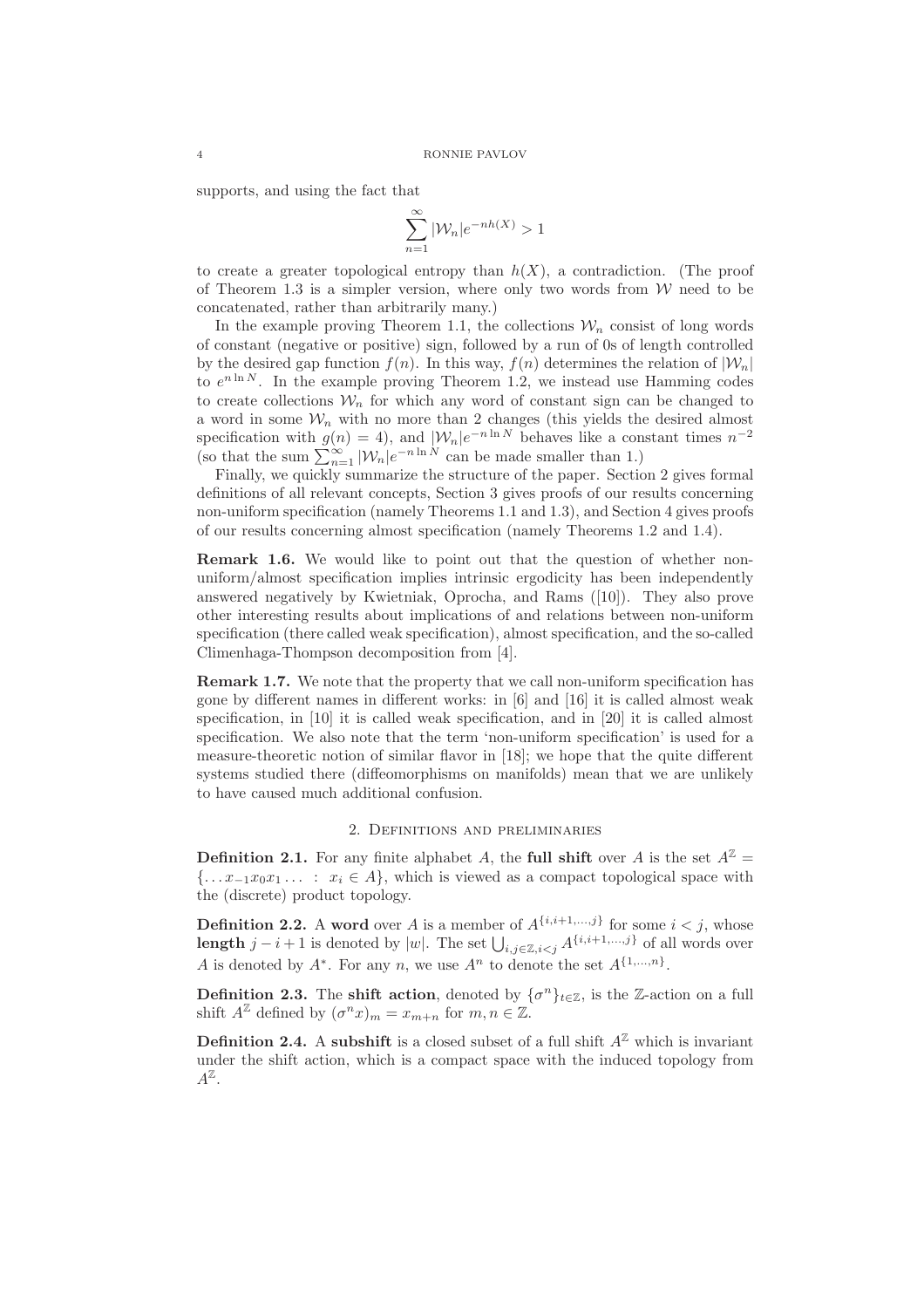The single shift  $\sigma := \sigma^1$  is an automorphism on any subshift, and so for any subshift X,  $(X, \sigma)$  is a topological dynamical system. An alternate definition for a subshift is in terms of a list of forbidden words; for any set  $\mathcal{F} \subset A^*$ , one can define the set  $X(\mathcal{F}) := \{x \in A^{\mathbb{Z}} : x_i x_{i+1} \dots x_j \notin \mathcal{F} \ \forall i, j \in \mathbb{Z}, i < j\}.$  It is well known that any  $X(\mathcal{F})$  is a subshift, and all subshifts are representable in this way.

**Definition 2.5.** The language of a subshift X, denoted by  $\mathcal{L}(X)$ , is the set of all words which appear in points of X. For any  $n \in \mathbb{Z}$ ,  $\mathcal{L}_n(X) := \mathcal{L}(X) \cap A^n$ , the set of words in the language of  $X$  with length  $n$ .

In the previous definition, we dealt only with words from  $A^n$  rather than  $A^{\{i,\ldots,j\}}$ for arbitrary  $i < j$ ; this is because any word in  $A^{\{i,\ldots,j\}}$  can clearly be thought of as a word in  $A^{j-i+1}$  by simply shifting it. We will generally consider two words to be the same if they are shifts of each other.

**Definition 2.6.** For any subshift and word  $w \in \mathcal{L}_n(X)$ , the **cylinder set** [w] is the set of all  $x \in X$  with  $x_1 x_2 \ldots x_n = w$ .

**Definition 2.7.** For any subshift  $X \subset A^{\mathbb{Z}}$  and any  $k \in \mathbb{N}$ , the kth higher-power shift associated to X, denoted  $X^k$ , is a subshift with alphabet  $\mathcal{L}_k(X)$  defined by the following rule:  $y \in (\mathcal{L}_k(X))^{\mathbb{Z}}$  is an element of  $X^k$  if and only if the point x defined by concatenating the "letters" of y is in X. (Formally,  $\forall n \in \mathbb{Z}$ , the nth letter of x is defined to be the  $(n \pmod{k})$ th letter of  $y_{\lfloor n/k \rfloor}$ .

It is well-known that the dynamical systems  $(X^k, \sigma)$  and  $(X, \sigma^k)$  are topologically isomorphic.

**Definition 2.8.** The **topological entropy** of a subshift  $X$  is

$$
h(X) := \lim_{n \to \infty} \frac{1}{n} \ln |\mathcal{L}_n(X)|.
$$

We also need some definitions from measure-theoretic dynamics; all measures considered in this paper will be Borel probability measures on a full shift  $A^{\mathbb{Z}}$ .

**Definition 2.9.** A measure  $\mu$  on  $A^{\mathbb{Z}}$  is **ergodic** if any measurable set C which is shift-invariant, meaning  $\mu(C\Delta\sigma C) = 0$ , has measure 0 or 1.

Not all  $\sigma$ -invariant measures are ergodic, but a well-known result called the ergodic decomposition shows that any non-ergodic measure can be written as a "weighted average" (formally, an integral) of ergodic measures; see Chapter 6 of [19] for more information.

**Definition 2.10.** For any  $\sigma$ -invariant measure  $\mu$  on a full shift  $A^{\mathbb{Z}}$ , the **measure**theoretic entropy of  $\mu$  is

$$
h(\mu) := \lim_{n \to \infty} \frac{-1}{n} \sum_{w \in A^n} \mu([w]) \ln \mu([w]),
$$

where terms with  $\mu([w]) = 0$  are omitted from the sum.

In Definitions 2.8 and 2.10, a standard subadditivity argument shows that the limits can be replaced by infimums; i.e. for any  $n, h(X) \leq \frac{1}{n} \ln |\mathcal{L}_n(X)|$  and  $h(\mu) \leq \frac{-1}{n} \sum_{w \in A^n} \mu([w]) \ln \mu([w])$ . This implies the following fact.

Lemma 2.11. For any  $\sigma$ -invariant measure  $\mu$  on a subshift X,

$$
|\{w \in \mathcal{L}_n(X) : \mu([w]) > 0\}| \ge e^{nh(\mu)}.
$$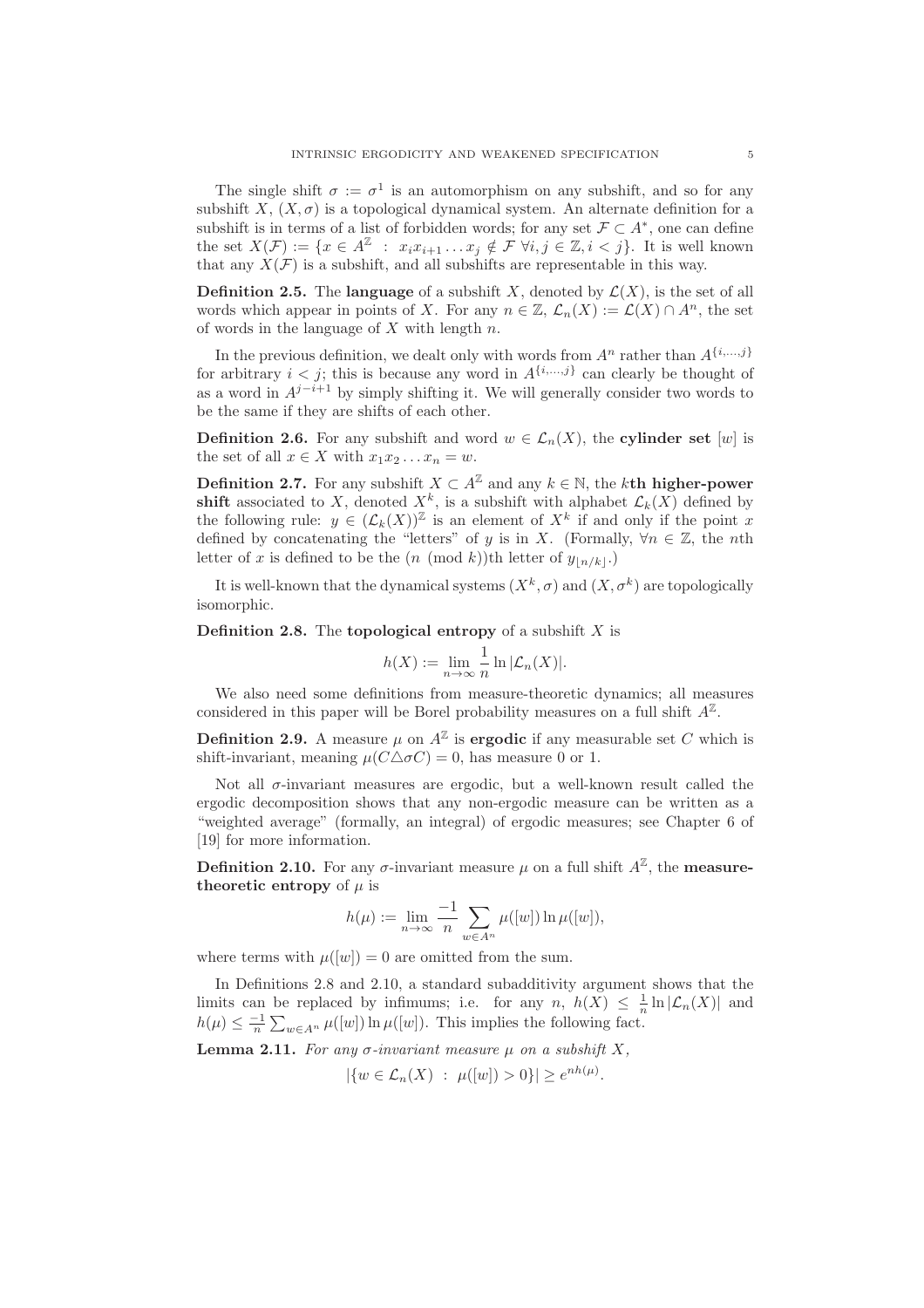*Proof.* Choose any such X,  $\mu$ , and n, and denote the set in the lemma by S. It is easily checked that for any probability vector  $(x_1, \ldots, x_n)$ ,  $-\sum_{i=1}^n x_i \ln x_i \leq \ln n$ , and equality is achieved if and only if all  $x_i$  are equal to  $\frac{1}{n}$  (see [19], Corollary 4.2.1 for a proof). Therefore,

$$
h(\mu) \le \frac{-1}{n} \sum_{w \in A^n} \mu([w]) \ln \mu([w]) \le \frac{\ln |S|}{n}.
$$

This implies that  $|S| \geq e^{nh(\mu)}$ .

 $\Box$ 

We also need the following fact, which is essentially just an application of Birkhoff's ergodic theorem; a proof (of a more general version) can be found as Lemma 4.8 in [12].

**Lemma 2.12.** For any subshift X, any ergodic measure  $\mu$  on X, any word  $w \in$  $\mathcal{L}_n(X)$ , any  $n \in \mathbb{N}$ , and any  $\epsilon > 0$ , define the set  $C_{n,\epsilon,w}(X)$  to be the set of all  $w \in \mathcal{L}_n(X)$  which have between  $n(\mu([w]) - \epsilon)$  and  $n(\mu([w]) + \epsilon)$  occurrences of w. Then,

$$
\liminf_{n \to \infty} \frac{\ln |C_{n,\epsilon,w}(X)|}{n} \ge h(\mu).
$$

**Definition 2.13.** For any subshift  $X$ , a measure of maximal entropy on X is a measure  $\mu$  with support contained in X for which  $h(\mu) = h(X)$ .

It is well-known that every subshift has at least one measure of maximal entropy, and the ergodic decomposition and affineness of the entropy map (see Theorem 8.7(ii) in [19]) then imply the existence of an ergodic measure of maximal entropy as well. For full shifts in particular, it is well-known that there is only one measure of maximal entropy, namely the uniform Bernoulli measure  $\mu$  defined by  $\mu([w]) =$  $|A|^{-n}$  for all n and  $w \in A^n$ .

As noted in the introduction, the specification property of Bowen ([2]) implies uniqueness of the measure of maximal entropy for subshifts. We consider two weakenings of Bowen's property, which we call non-uniform specification and almost specification. Though these properties can be defined for arbitrary topological dynamical systems, we here restrict our attention to subshifts, giving definitions specific to that case which are slightly simpler.

The following property was originally defined in [11], Lemma 2.1, but was not there given a name.

**Definition 2.14.** A subshift X has non-uniform specification with gap function  $f(n)$  if

- $f(n)$  is positive and nondecreasing
- $\bullet$   $\frac{f(n)}{n} \to 0$

• For any words  $w^{(1)}, w^{(2)}, \ldots, w^{(k)} \in \mathcal{L}(X)$ , and for any integers  $n_1, \ldots, n_{k-1}$ where  $n_i \ge f(|w^{(i)}|)$  for all i, there exist words  $v^{(1)} \in \mathcal{L}_{n_1}(X), \ldots, v^{(k-1)} \in$  $\mathcal{L}_{n_{k-1}}(X)$  so that the word  $w^{(1)}v^{(1)}w^{(2)}v^{(2)}\ldots w^{(k-1)}v^{(k-1)}w^{(k)} \in \mathcal{L}(X)$ .

The assumption that  $f(n)$  is nondecreasing is not explicitly required in the literature, but prevents some pathological cases which would make our proofs more complicated. We require  $f(n)$  to be positive since, for any  $n, f(n) = 0$  would imply that the higher power shift  $X^n$  is just a full shift.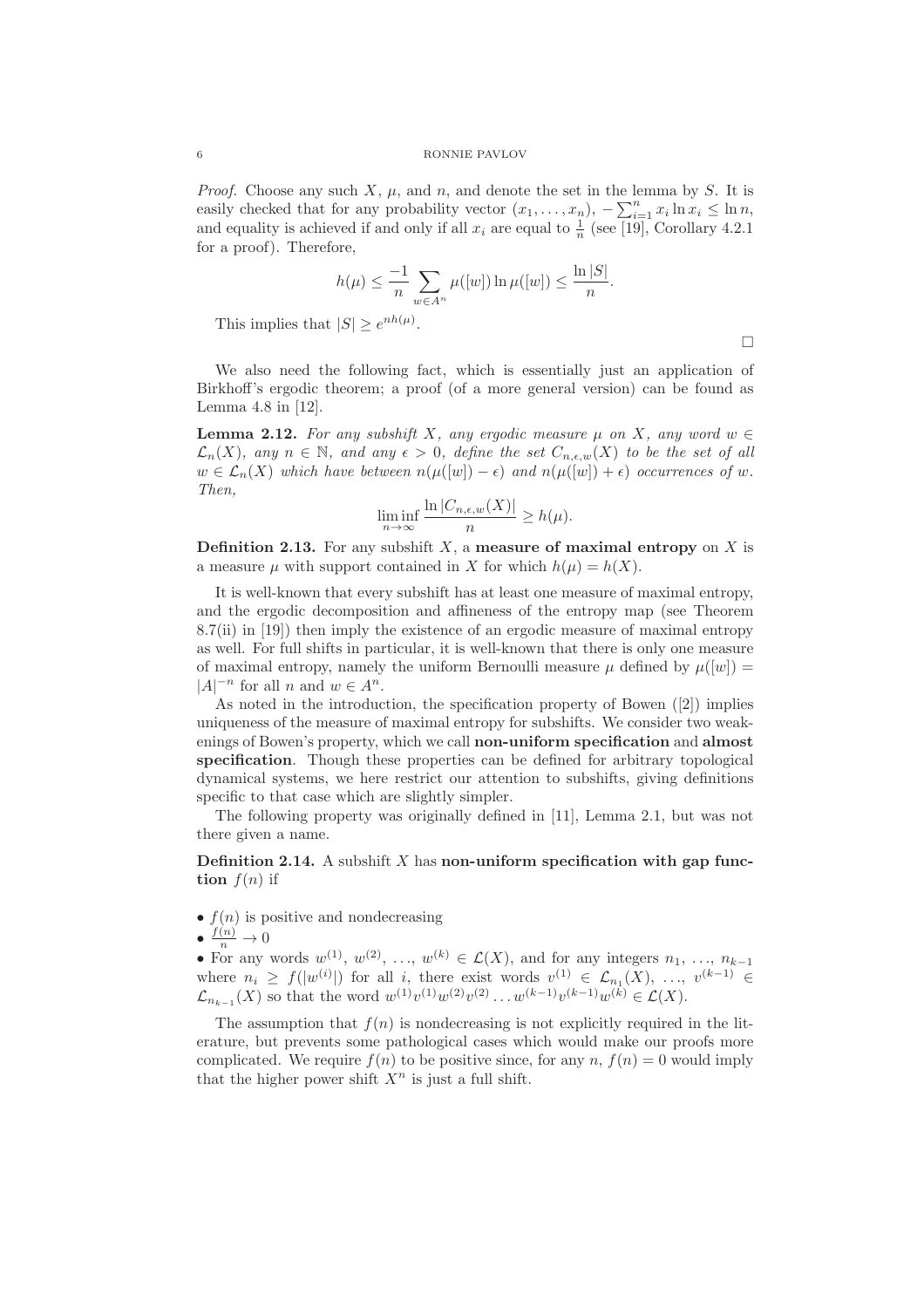**Definition 2.15.** A subshift X has specification with gap g if it has non-uniform specification with the constant gap function  $f(n) = q$ .

We note that Definition 2.15 is slightly different from some definitions of specification in the literature, which often assume not only that the created word  $w^{(1)}v^{(1)}w^{(2)}v^{(2)}\ldots w^{(k-1)}v^{(k-1)}w^{(k)}$  is in  $\mathcal{L}(X)$ , but that it is also a subword of a periodic point in  $X$ . However, our version of specification implies that all words in  $\mathcal{L}(X)$  are subwords of periodic points (see [1]), and so the definitions are equivalent for subshifts.

A second weakening of specification was defined by Pfister and Sullivan in [15], and was there called the g-almost product property. We follow the convention of [17] and call this property **almost specification**.

**Definition 2.16.** A subshift  $X$  has almost specification with mistake function  $g(n)$  if

- $q(n)$  is positive and nondecreasing
- $\bullet \frac{g(n)}{n} \to 0$

• For any words  $w^{(1)}, w^{(2)}, \ldots, w^{(k)} \in \mathcal{L}(X)$ , there exist words  $v^{(1)}, v^{(2)}, \ldots$  $v^{(k)} \in \mathcal{L}(X)$  so that  $|w^{(i)}| = |v^{(i)}|$  for every i,  $w^{(i)}$  and  $v^{(i)}$  differ on at most  $g(|w^{(i)}|)$  letters for every i, and the concatenation  $v^{(1)}v^{(2)}\ldots v^{(k)}$  is in  $\mathcal{L}(X)$ .

There are many subshifts known to satisfy almost specification; for instance, any β-shift has almost specification with mistake function  $q(n) = 1$  (see [14]), and many of the so-called S-gap shifts also satisfy almost specification (see Remark 5.1 from [5]). For subshifts, non-uniform specification implies almost specification, but it's shown in [10] that this implication does not hold for (properly defined versions of) these properties for general topological dynamical systems.

Remark 2.17. The fact that non-uniform specification implies almost specification for subshifts was the motivation for our use of the term "non-uniform specification" rather than "almost weak specification" in this paper; otherwise, almost weak specification would imply almost specification, which would be quite confusing given the names.

Remark 2.18. In [20], Yamamoto also studies various weakenings of specification and their implications. The property that he calls almost specification is our nonuniform specification, and the property that he calls the almost product property is essentially our almost specification.

### 3. Non-uniform specification

*Proof of Theorem 1.1.* We define X to have alphabet  $A = \{-N, \ldots, -1, 0, 1, \ldots, N\}$ , with  $N > e^6 \approx 403.4$ , and list of forbidden words F consisting of:

• All adjacent pairs  $i\dot{j}$  whose product is negative, i.e. consisting of one negative and one positive letter

• All words  $v_1v_2 \ldots v_j 0^m v_{j+1}$ , where all  $v_i \neq 0$  and  $m \leq \ln j$ .

X then contains all points which look like  $\dots w^{(-1)}0^{m_{-1}}w^{(0)}0^{m_0}w^{(1)}0^{m_1} \dots$ where each  $w^{(i)}$  consists of a "run" of nonzero letters of the same sign, and for every *i*,  $m_i > \ln |w^{(i)}|$ . All other points of X are "degenerate" cases which have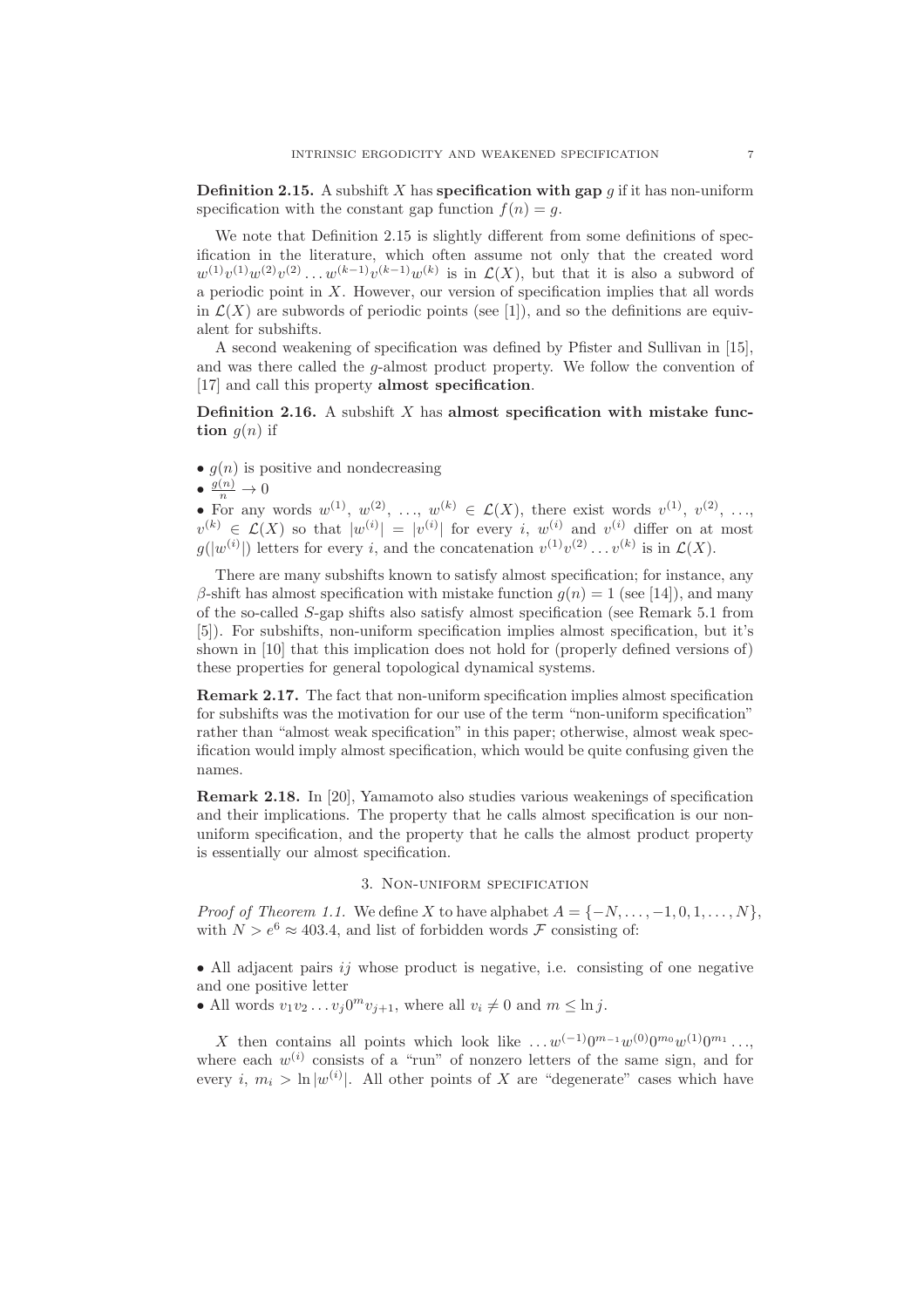either an infinite or biinfinite string of 0s or positives or negatives. We also note for future reference that, given any word  $w \in A^*$  which does not contain a forbidden word as described in the above list, the point  $\dots 000w000\dots$  is clearly in X, and so  $w \in \mathcal{L}(X)$ .

First, we will show that X has non-uniform specification with gap function  $1 +$ [ln n]. Consider any words  $w^{(1)}, \ldots, w^{(k)}$  in  $\mathcal{L}(X)$  and any positive  $m_1, \ldots, m_{k-1}$ with  $m_i \geq 1 + \lfloor \ln |w^{(i)}| \rfloor$  for each i. Define  $w := w^{(1)}0^{m_1}w^{(2)}0^{m_2} \dots 0^{m_{k-1}}w^{(k)}$ ; we claim that  $w \in \mathcal{L}(X)$ , which will demonstrate the desired non-uniform specification. Firstly, since all  $m_i$  are positive, introducing the runs of 0 letters between the words  $w^{(i)}$  could not have possibly introduced an adjacent pair of nonzero letters of opposite sign. All that's left is to show that  $w$  does not contain any word of the form  $v_1v_2 \ldots v_j0^m v_{j+1}$  with all  $v_i$  nonzero and  $m \leq \ln j$ . Suppose for a contradiction that  $w$  does contain such a word, call it  $u$ . Clearly  $u$  cannot be contained in any of the  $w^{(i)}$ , since they were assumed to be in  $\mathcal{L}(X)$ . Just as clearly, the central  $0^m$  in u must contain an entire  $0^{m_i}$  from w, and the letters  $v_1 \dots v_j$  must all be from the suffix of some  $w^{(i)}$ . However, this means that  $m \geq 1 + \lfloor \ln |w^{(i)}| > \ln |w^{(i)}|$ , and since we assumed  $m \leq \ln j$ , it must be the case that  $j > |w^{(i)}|$ . But this is impossible;  $w^{(i)}$  is preceded in w by a 0 for  $i > 1$ , and by nothing for  $i = 1$ . Therefore, w contains no forbidden words, and so is in  $\mathcal{L}(X)$ , proving non-uniform specification of X with gap function  $1 + |\ln n|$ .

We will now show that for any  $C > 0$ , there exists a higher-power shift  $X^k$  with non-uniform specification with gap function  $\max(1, [C \ln n])$ . Since any positive f with  $\liminf_{n\to\infty}$  $f(n)$  $\frac{\partial f(x)}{\partial \ln n} > 0$  is bounded from below by max $(1, \lceil C \ln n \rceil)$  for some  $C > 0$ , this will imply that for any such f, some  $X^k$  has non-uniform specification with gap function  $f$ .

Choose  $C > 0$  and define any  $k > 4C^{-1}$ . Consider  $X<sup>k</sup>$ , the kth higher-power shift of  $X$ . The reader may check that the non-uniform specification of  $X$  with gap function  $1 + \ln n \cdot \text{implies non-uniform specification of } X^k$  with gap function  $\lceil (1 + |\ln(kn)|)/k \rceil$ . We claim that

$$
(1) \qquad \qquad [(1 + \lfloor \ln(kn) \rfloor)/k] \le \max(1, \lceil C \ln n \rceil)
$$

for all n, which would imply that  $X^k$  has non-uniform specification with gap function max $(1, [C \ln n])$  as desired.

To verify (1), we first note that both sides are always positive, and so we do not need to prove anything in the case where the left-hand side is 1. Suppose that the left-hand side is at least 2. Then,  $(1 + |\ln(kn)|)/k > 1$ , which implies that  $\ln(kn) \geq k$ , and so  $n \geq e^k/k > k$ , since k is a positive integer. Finally, we note that  $\ln(kn)$  > 1, and so

$$
\frac{1 + \lfloor \ln(kn) \rfloor}{k} \le \frac{2}{k} \ln(kn) < \frac{2}{k} \ln(n^2) \le \frac{4}{k} \ln n < C \ln n.
$$

This implies (1), and therefore that for any positive  $f(n)$  with  $\liminf_{n\to\infty} \frac{f(n)}{\ln n}$ 0, there exists k for which  $X^k$  has non-uniform specification with gap function  $f(n)$ .

Now we will show that  $X$  has exactly two ergodic measures of maximal entropy, whose supports are disjoint, and that this property holds for all higher-power shifts  $X^k$  as well, which will complete the proof of Theorem 1.1. We begin by using a counting argument to show that  $h(X) = \ln N$ . Since X contains the full shifts on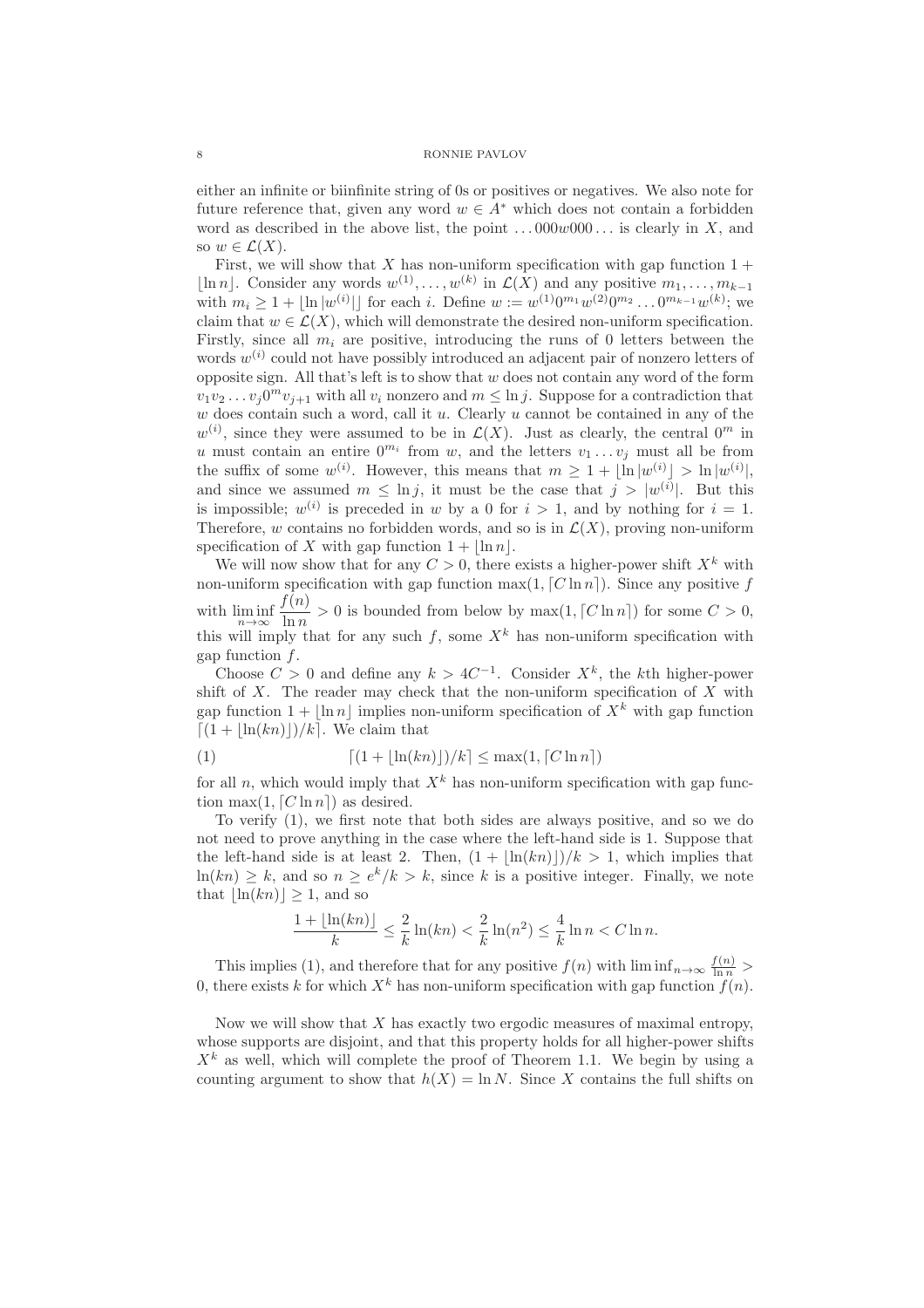N positive symbols and N negative symbols respectively, clearly  $h(X) \geq \ln N$ , and so it suffices to show that  $h(X) \leq \ln N$ .

For this, we will just bound  $\mathcal{L}_n(X)$  from above for all n. Every  $w \in \mathcal{L}_n(X)$  can be decomposed as  $w^{(1)}0^{m_1}w^{(2)}0^{m_2}\ldots w^{(k)}0^{m_k}$ , where each  $w^{(i)}$  consists of a "run" of nonzero letters of the same sign. In addition, for every  $i > 1$ ,  $|w^{(i)}| > 0$ , and for every  $i < k$ ,  $m_i > \ln |w^{(i)}|$  (note that we have no control over the last run of 0s). This means that  $n_i \geq 2$  for  $1 < i < k$ . We define notation  $\ell_i = |w^{(i)}|$  and auxiliary parameters  $n_i = \ell_i + m_i$  for  $1 \leq i \leq k$ . Then clearly  $\sum n_i = n$ . For fixed choice of k and  $n_i$ , w is completely determined by the choice of  $|w^{(i)}|$ , the choice of whether all symbols of  $w^{(i)}$  are positive or negative, and the letters of  $w^{(i)}$ , for  $1 \le i \le k$ .

For each  $1 < i < k$ , we know that  $m_i > \ln \ell_i$ , so  $\ell_i + \ln \ell_i < n_i$ . We wish to use this to bound  $\ell_i$  from above. Since  $x + \ln x$  is an increasing function with range R, there exists  $x \in \mathbb{R}$  for which  $x + \ln x = n_i$ . Clearly such x is less than  $n_i$ , and so  $x = n_i - \ln x > n_i - \ln n_i$ . But then  $x + \ln(n_i - \ln n_i) < n_i$ , so  $x < n_i - \ln(n_i - \ln n_i)$ . Since  $\ell_i + \ln \ell_i < n_i$ ,  $\ell_i < x < n_i - \ln(n_i - \ln n_i)$ .

This means that for each  $n_i$ ,  $1 < i < k$ , the number of choices for  $w^{(i)}0^{m_i}$  is bounded from above by

$$
2\left(\sum_{\ell_i=1}^{\lfloor n_i-\ln(n_i-\ln n_i)\rfloor} N^{\ell_i}\right) < 4N^{n_i-\ln(n_i-\ln n_i)}.
$$

For simplicity, we define  $M_j = 4N^{j-\ln(j-\ln j)}$  for  $j \geq 2$ . For  $i = 1$  and  $i = k$ , we more simply bound the number of choices for  $w^{(i)}0^{m_i}$  by

$$
2\left(\sum_{\ell_i=0}^{n_i} N^{\ell_i}\right) < 4N^{n_i}.
$$

We then see that

$$
(2) \quad |\mathcal{L}_n(X)| < 4N^n + 16(n-1)N^n + \sum_{k=3}^n \sum_{\substack{n_1,\dots,n_k \\ \sum n_i = n}} 4N^{n_1} \left( \prod_{i=2}^{k-1} M_{n_i} \right) 4N^{n_k}
$$
\n
$$
= 4N^n + 16(n-1)N^n + 16N^n \sum_{k=3}^n \sum_{\substack{n_1,\dots,n_k \\ \sum n_i = n}} \left( \prod_{i=2}^{k-1} M_{n_i} N^{-n_i} \right),
$$

where the first two terms correspond to the cases  $k = 1$  and  $k = 2$  respectively. We can bound the third term from above as follows: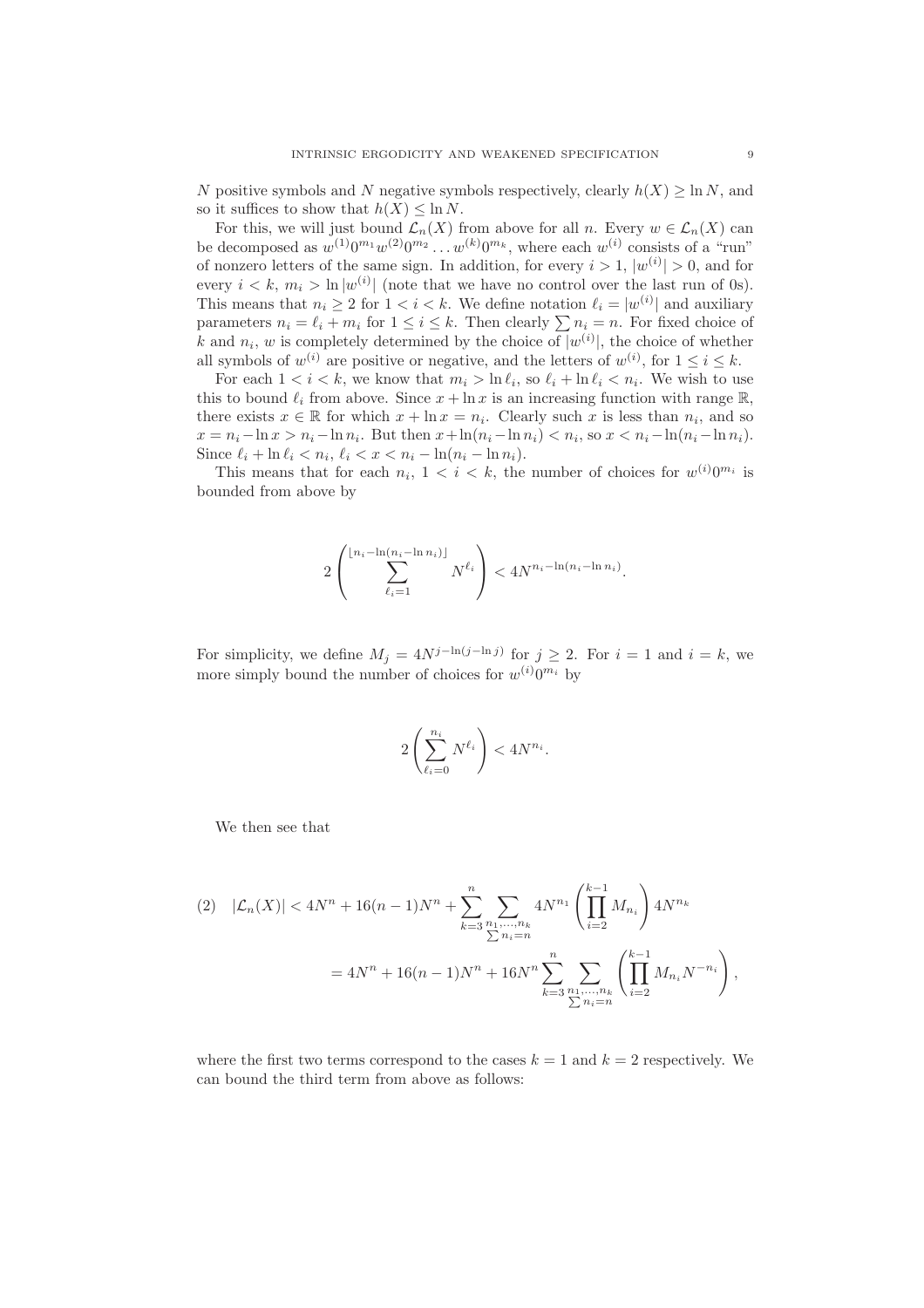$$
(3) \quad 16N^{n} \sum_{k=3}^{n} \sum_{\substack{n_1, \dots, n_k \\ \sum n_i = n}} \left( \prod_{i=2}^{k-1} M_{n_i} N^{-n_i} \right)
$$
  

$$
= 16N^{n} \sum_{k=3}^{n} \sum_{\substack{n_2, \dots, n_{k-1} \\ \sum n_i < n}} \left( n - \sum_{j=2}^{k-1} n_j - 1 \right) \left( \prod_{i=2}^{k-1} M_{n_i} N^{-n_i} \right)
$$
  

$$
< 16nN^{n} \sum_{k=3}^{n} \sum_{\substack{n_1, \dots, n_{k-1} \\ \sum n_i < n}} \left( \prod_{i=2}^{k-1} \frac{4}{N^{\ln(n_i - \ln n_i)}} \right) \le 16nN^{n} \sum_{k=3}^{n} \left( \sum_{t=2}^{\infty} \frac{4}{N^{\ln(t - \ln t)}} \right)^{k-2}.
$$

We move to bounding  $\sum_{t=2}^{\infty} \frac{4}{N^{\ln(t-\ln t)}} = \sum_{t=2}^{\infty} \frac{4}{(t-\ln t)^{\ln N}}$  from above:

$$
\sum_{t=2}^{\infty} \frac{4}{(t - \ln t)^{\ln N}} < \frac{4}{(2 - \ln 2)^{\ln N}} + \frac{4}{(3 - \ln 3)^{\ln N}} + \int_{3}^{\infty} \frac{1}{(x - \ln x)^{\ln N}} dx.
$$

Since  $2 - \ln 2 > 1.3$ ,  $3 - \ln 3 > 1.8$ , and  $x - \ln x > 0.5x$  for  $x > 3$ , we can bound this from above by

$$
\frac{4}{1.3^{\ln N}} + \frac{4}{1.8^{\ln N}} + \int_3^{\infty} \frac{1}{(0.5x)^{\ln N}} = \frac{4}{1.3^{\ln N}} + \frac{4}{1.8^{\ln N}} + \frac{3}{((\ln N) - 1) \cdot 1.5^{\ln N}}.
$$

Since  $N > e^6$ , the reader can check that this quantity is less than 1, and we denote it by  $\alpha$ . Then, by (2) and (3),

(4) 
$$
|\mathcal{L}_n(X)| < 4N^n + 16(n-1)N^n + 16nN^n \sum_{k=3}^n \alpha^{k-2} < \frac{16n}{1-\alpha}N^n.
$$

Now taking logs, dividing by n, and letting  $n \to \infty$  shows that  $h(X) \leq \ln N$ , and since X contains a full shift on N symbols, that  $h(X) = \ln N$  as well.

Now, consider any ergodic measure of maximal entropy  $\mu$  of X. Our goal is to show that  $\mu([0]) = 0$ . We begin by showing that  $\mu([a0]) = 0$  for every  $a \in$  $\{1,\ldots,N\}$ . For a contradiction, assume that  $\mu([a0]) = \beta > 0$  for some such a. Define, for every n, the set  $C_{n,0.5\beta,a0}(X)$  of n-letter words with between  $0.5n\beta$  and 1.5n $\beta$  occurrences of a0. By Lemma 2.12,  $\liminf_{n\to\infty} \frac{\ln |C_{n,0.5\beta,a0}(X)|}{n} \ge h(\mu)$  $h(X) = \ln N$ . However, in the decomposition of *n*-words in X<sup>n</sup> given above, k is at least equal to the number of occurrences of a0, and so the same argument used above to show (4) implies that

$$
|C_{n,0.5\beta,a0}(X)| < 16nN^n \sum_{k=\lceil 0.5n\beta \rceil}^{n} \alpha^{k-2} \le \frac{16n}{1-\alpha} N^n \alpha^{0.5n\beta}.
$$

Then  $\limsup_{n\to\infty} \frac{\ln |C_{n,0.5\beta,a0}|}{n} \leq \ln N + 0.5\beta \ln \alpha < \ln N$ , a contradiction. Therefore,  $\mu([a0]) = 0$ , and a similar proof shows that  $\mu([b0]) = 0$  as well for all  $b \in \{-N, \ldots, -1\}$ . Therefore,  $\mu$  is entirely supported either on  $0^{\mathbb{Z}}, \{1, \ldots, N\}^{\mathbb{Z}},$ or  $\{-N, \ldots, -1\}^{\mathbb{Z}}$ . Clearly the first case is impossible, as it would imply  $h(X) =$  $h(\mu) = 0$ , and so  $\mu([0]) = 0$ . The only such measures with entropy ln N are the uniform Bernoulli measures over  $\{1, \ldots, N\}$  and  $\{-N, \ldots, -1\}$ , and so X has exactly two ergodic measures of maximal entropy, with disjoint supports. By the ergodic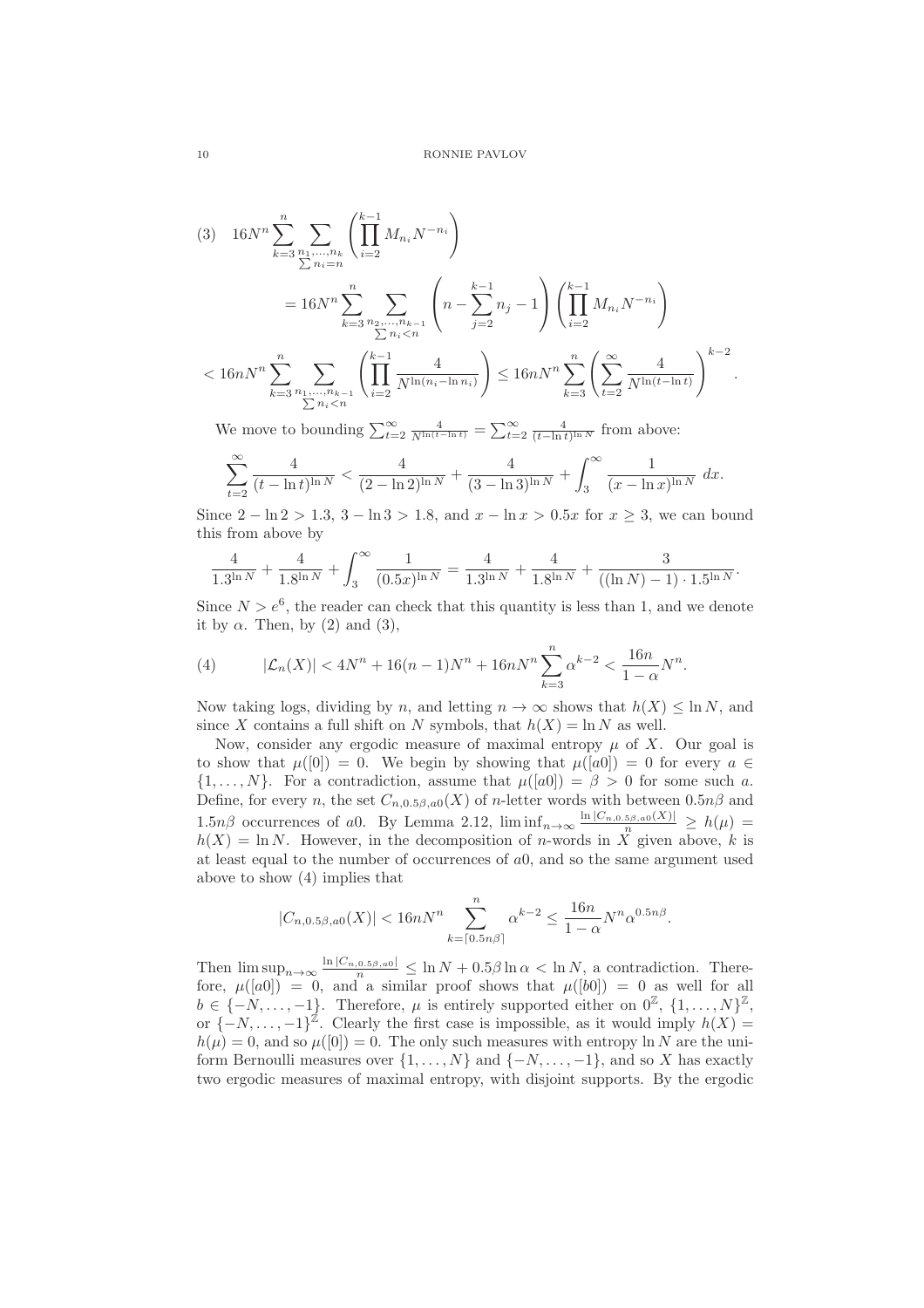decomposition, any measure of maximal entropy can be written as a "weighted average" of ergodic measures of maximal entropy, and so the property that  $\mu([0]) = 0$ is shared by non-ergodic measures of maximal entropy on  $X$  as well.

We now prove the same about any higher power shift  $X<sup>k</sup>$ . Consider any ergodic measure of maximal entropy  $\nu$  on  $X^k$ . Then  $\nu$  clearly induces a measure  $\nu^*$  on X by defining  $\nu^*([w^{(1)} \dots w^{(n)}]) = \nu([w^{(1)} \dots w^{(n)}])$  for all choices of  $w^{(1)}, \dots, w^{(n)} \in$  $\mathcal{L}_k(X)$ ; the  $w^{(i)}$  are interpreted as concatenated k-letter words on the left-hand side and as letters in the alphabet of  $X^k$  on the right-hand side. The measure  $\nu^*$ may not be  $\sigma$ -invariant, but it is invariant under  $\sigma^k$  since  $\nu$  was  $\sigma$ -invariant on  $X^k$ . Therefore,  $\mu := \frac{1}{k} \sum_{i=0}^{k-1} \sigma^i \nu^*$  is a  $\sigma$ -invariant measure on X, and it is a measure of maximal entropy on X since  $\nu$  was a measure of maximal entropy on  $X^k$  and the entropy map  $\mu \mapsto h(\mu)$  is affine. Therefore,  $\mu([0]) = 0$ , which clearly implies that  $\nu([u]) = 0$  for every  $u \in \mathcal{L}_k(X)$  containing a 0 letter. Now, since  $\nu$  is ergodic as a measure on  $X^k$ , this implies that  $\nu$  is supported either entirely on the full shift on  $\{1, \ldots N\}^k$  or the full shift on  $\{-1, \ldots, -N\}^k$ , and as before this means that there are exactly two choices for  $\nu$ , whose supports are disjoint.

 $\Box$ 

Remark 3.1. We note that the alphabet size for our examples were quite large, and point out that this is to some extent unavoidable for our construction. Specifically, suppose that we want to engineer a subshift with non-uniform specification for gap function g with  $g(n) \leq m$  for  $n \leq k$ . Then, our construction would require allowing m 0s to follow any run of nonzero letters of length less than or equal to  $k$ . In particular, this would mean that any  $k + m$ -letter words of the form  $w0v0^m$ , where  $w$  and  $v$  are any (possibly empty) words with all letters positive, would be freely concatenated to make new words in X. But there are at least  $kN^{k-1}$  such words, implying that  $h(X) \geq \frac{\ln(kN^{k-1})}{k+m}$ . Since we wish for  $h(X)$  to be equal to ln N, this means that  $kN^{k-1} \leq N^{k+m}$ , so  $k \leq N^{m+1}$  and  $N \geq k^{1/(m+1)}$ . In other words, if we wish to realize a gap function which will stay small for quite some time, it enforces a lower bound on the alphabet size in our construction. In particular, this shows that we could not use some constant  $N$  for all of the gap functions satisfying the hypotheses of Theorem 1.1.

*Proof of Theorem 1.3.* Suppose for a contradiction that  $X$  is a subshift with nonuniform specification with a gap function  $f(n)$  satisfying  $\liminf_{n\to\infty} \frac{f(n)}{\ln n} = 0$  and which possesses two measures of maximal entropy  $\mu, \nu$  with disjoint supports.

We first use  $\mu$  and  $\nu$  to give a lower bound on  $|\mathcal{L}_n(X)|$ . For every n, define  $\mathcal{M}_n(X) = \{ w \in \mathcal{L}_n(X) : \mu([w]) > 0 \}$  and  $\mathcal{N}_n(X) = \{ w \in \mathcal{L}_n(X) : \nu([w]) > 0 \}.$ (For  $n = 0$ , we define both  $\mathcal{M}_n(X)$  and  $\mathcal{N}_n(X)$  to be singletons consisting of the empty word  $\emptyset$ .) For any  $k < n$ , any k-letter subword of a word in  $\mathcal{M}_n(X)$  must be in  $\mathcal{M}_k(X)$ , and a similar statement holds for  $\mathcal{N}_n(X)$  and  $\mathcal{N}_k(X)$ . Lemma 2.11 implies that  $|\mathcal{M}_n(X)| \ge e^{nh(\mu)} = e^{nh(X)}$  and  $|\mathcal{N}_n(X)| \ge e^{nh(\mu)} = e^{nh(X)}$  for all n. Also, since  $\mu$  and  $\nu$  have disjoint supports, there exists N so that  $\mathcal{M}_n(X) \cap \mathcal{N}_n(X) = \emptyset$ for all  $n > N$ .

We choose any *n* for which  $n > f(n)$  (possible since  $\frac{f(n)}{n} \to 0$ ) and will use non-uniform specification to bound  $|\mathcal{L}_n(X)|$  from below as follows: for any  $i \in$  $[0, n - f(n)]$  which is a multiple of  $f(n) + N$ , choose words  $w \in \mathcal{M}_i(X)$  and  $v \in$  $\mathcal{N}_{n-f(n)-i}(X)$ . Then, since  $i, n-i-f(n) \leq n$  and since  $f(n)$  is nondecreasing, non-uniform specification of X implies that there exists u with length  $f(n)$  so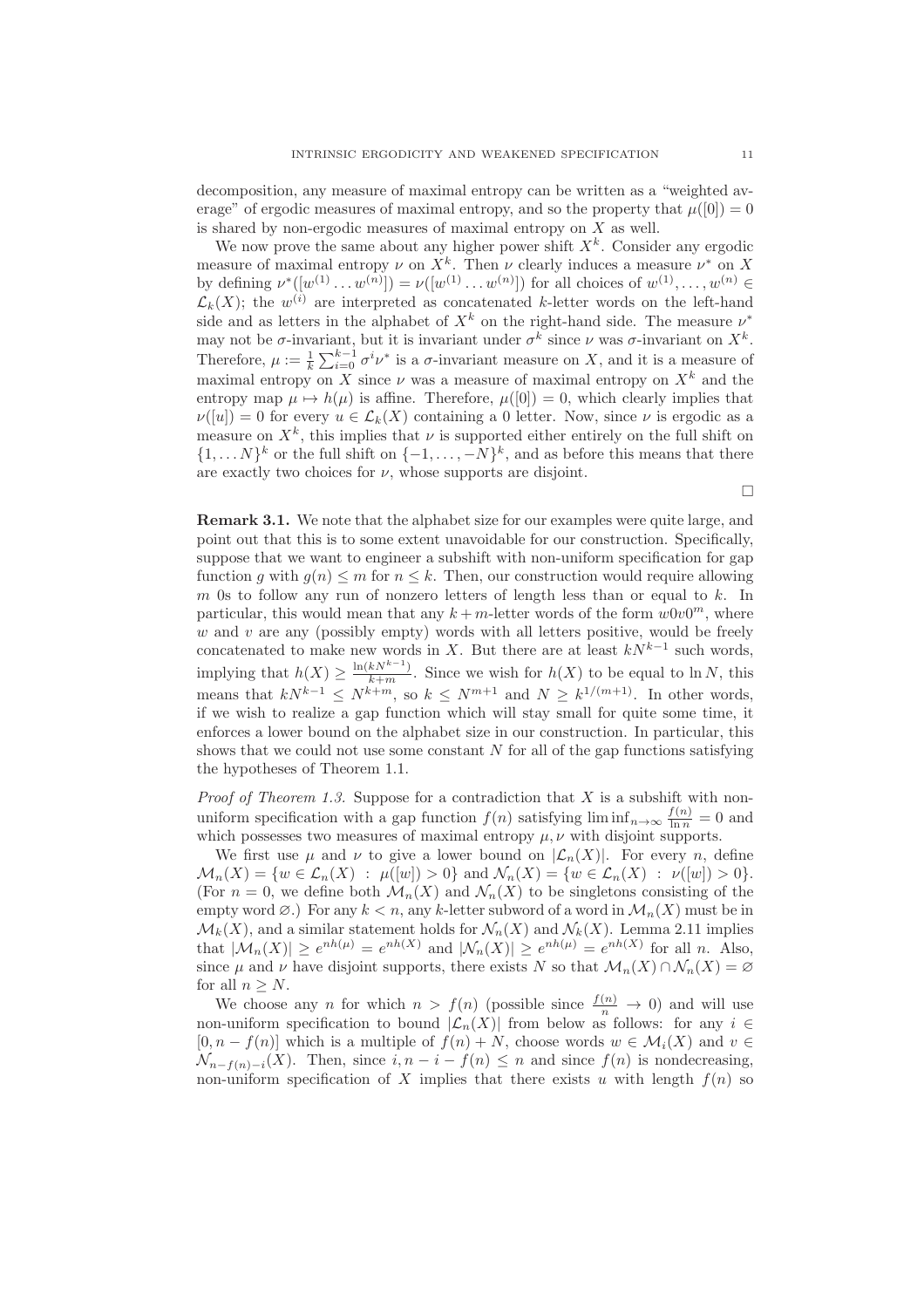### 12 RONNIE PAVLOV

that  $wuv \in \mathcal{L}_n(X)$ . We claim that the map from  $(i, w, v)$  to wuv (choose u to be the lexicographically minimal option to make this map a function) is one-toone. To see this, suppose for a contradiction that for choices  $(i, w, v) \neq (i', w', v')$ ,  $wuv = w'u'v'$ . If  $i = i'$ , then either  $w \neq w'$  or  $v \neq v'$ , and we have an obvious contradiction. But, if  $i \neq i'$ , then  $|i - i'| \geq f(n) + N$ , implying that either w and  $v'$  share an N-letter subword or  $w'$  and  $v$  share an N-letter subword, both contradictions since that word would be in  $\mathcal{M}_N(X) \cap \mathcal{N}_N(X)$ . Therefore, the map is one-to-one, and so generates at least

$$
\sum_{i \in [0,n-f(n)], (f(n)+N)|i} |\mathcal{M}_i(X)| |\mathcal{N}_{n-f(n)-i}(X)| \ge
$$
\n
$$
\sum_{i \in [0,n-f(n)], (f(n)+N)|i} e^{ih(X)} e^{(n-f(n)-i)h(X)} \ge \frac{n-f(n)}{f(n)+N} e^{(n-f(n))h(X)}
$$

words in  $\mathcal{L}_n(X)$ . Therefore,

(5) 
$$
|\mathcal{L}_n(X)| \geq \frac{n - f(n)}{f(n) + N} e^{(n - f(n))h(X)}.
$$

We also note that for any t and any  $w^{(1)}$ , ...,  $w^{(t)} \in \mathcal{L}_n(X)$ , we can use nonuniform specification to create a word  $w^{(1)}v^{(1)}w^{(2)}v^{(2)}\ldots w^{(t)}v^{(t)}$  in  $\mathcal{L}_{t(n+f(n))}(X)$ , where all  $v^{(t)}$  are of length  $f(n)$ . This clearly implies that

$$
|\mathcal{L}_{t(n+f(n))}(X)| \geq |\mathcal{L}_n(X)|^t,
$$

and we can take logarithms, divide by  $t$ , and let  $t$  approach infinity to see that

(6) 
$$
(n + f(n))h(X) \ge \ln |\mathcal{L}_n(X)|.
$$

Combining  $(5)$  and  $(6)$  implies that for large enough n,

$$
(n + f(n))h(X) \ge \ln |\mathcal{L}_n(X)| \ge \ln(n - f(n)) - \ln(f(n) + N) + (n - f(n))h(X).
$$

We rewrite as

$$
2f(n)h(X) + \ln(f(n) + N) \ge \ln(n - f(n)).
$$

However, if we choose a sequence  $n_k$  along which  $\frac{f(n_k)}{\ln n_k} \to 0$  and let  $k \to \infty$ , then all terms on the left-hand side are  $o(\ln(n_k))$ , and the right side gets arbitrarily close to  $\ln(n_k)$ . Therefore, our original assumption was false, completing the proof.  $\Box$ 

#### 4. Almost specification

We must begin with some lemmas related to coding theory, namely constructions of small sets which are n-spanning with respect to the Hamming distance.

**Definition 4.1.** For any alphabet A and  $n \in \mathbb{N}$ , the **Hamming distance** d on  $A^n$  is given by  $d(v, w) := |\{i : v_i \neq w_i\}|$ , the number of locations at which v and  $w$  differ.

**Lemma 4.2.** For every alphabet A and positive integer n, there exists a set  $T_{A,n} \subset$  $A^n$  such that  $|T_{A,n}| \leq \frac{1}{2^{\lfloor \log_2 n \rfloor}} |A|^n$  and  $T_{A,n}$  is 1-spanning with respect to the Hamming distance d, i.e. for any  $w \in A^n$ , there exists  $t \in T_{A,n}$  s.t.  $d(t, w) \leq 1$ .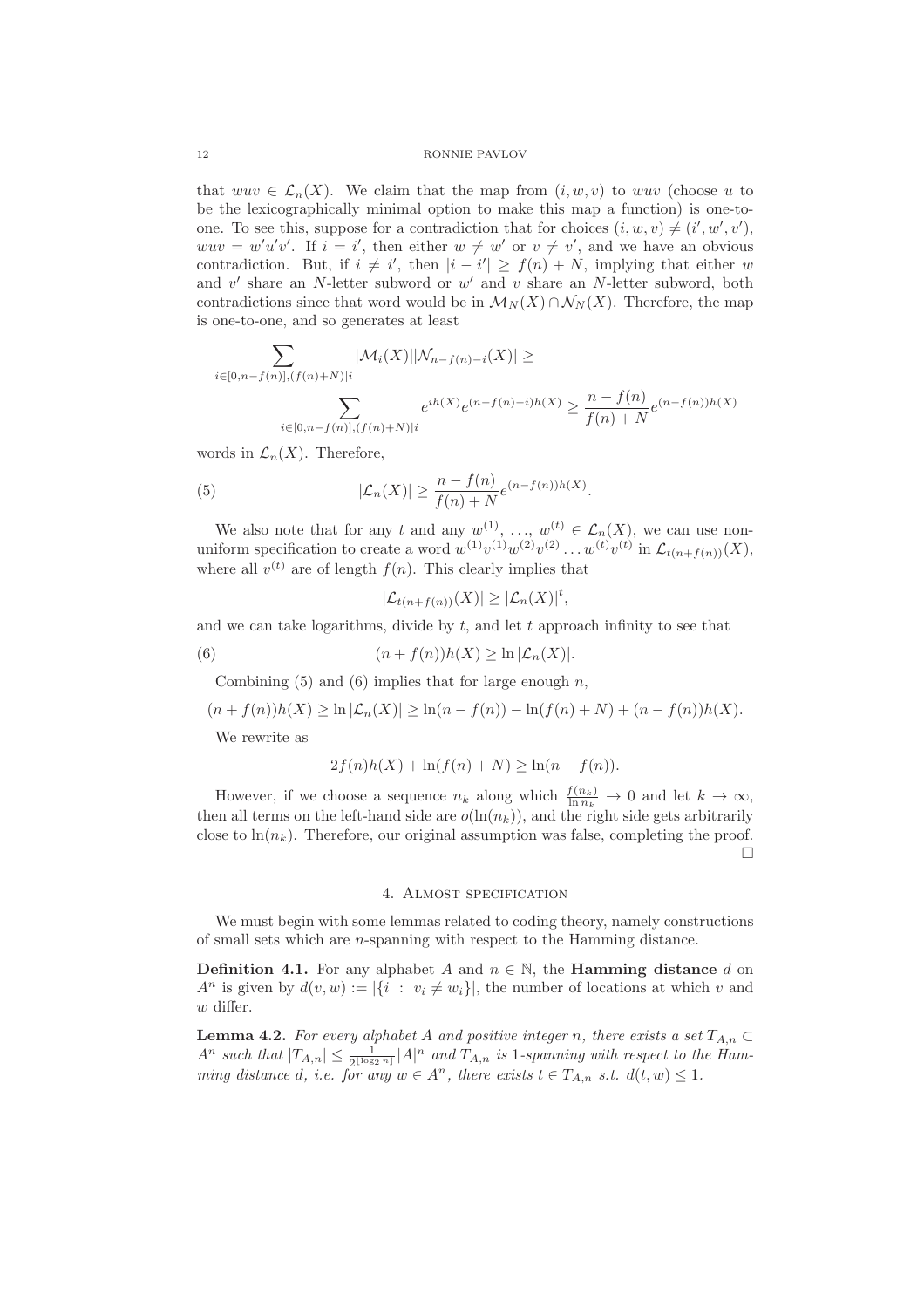*Proof.* Choose any A and n, and assume without loss of generality that  $A =$  $\{0,\ldots,|A|-1\}$ . Define  $m = \lfloor \log_2 n \rfloor$ , so that  $2^m \leq n < 2^{m+1}$ . Then, for any  $v = v_0 ... v_{m-1} \in \{0, 1\}^m$ , define  $T_{A,n,v}$  to be the set of all  $w = w_0 ... w_{n-1} \in A^n$ such that for every  $j \in [0, m)$ , the sum of  $w_i$  over all  $i \in [0, 2^m - 1]$  whose binary expansion has a 0 in the  $2^{j}$  place is equal to  $v_j \pmod{2}$ . For example, take  $A = \{0, 1, 2\}$  and  $n = 10$  (so  $m = 3$ ), and  $v = 010$ . Then,  $T_{A,n,v}$  is the set of all  $w \in A^n$  for which  $w_0 + w_2 + w_4 + w_6 = 0 \pmod{2}$ ,  $w_0 + w_1 + w_4 + w_5 = 1$ (mod 2), and  $w_0 + w_1 + w_2 + w_3 = 0 \pmod{2}$ , and so 0121200111  $\in T_{A,n,v}$  and  $0211221100 \notin T_{A,n,v}.$ 

We claim that any set  $T_{A,n,v}$  is 1-spanning. To see this, consider any  $w \in A^n$ . Then, for some values of  $j \in [0, m)$ , the sum of  $w_i$  over all i whose binary expansion has a 0 in the 2<sup>j</sup> place is already equal to  $v_j$  (mod 2), and for some it is not. Define  $J \subseteq [0, m)$  to be the set of j for which the aforementioned sum is equal to  $v_j$ (mod 2). Then, choose  $i \in [0, 2<sup>m</sup>)$  so that the binary expansion of i has 0s precisely in 2<sup>j</sup>-indexed places for  $j \notin J$ , i.e.  $i = \sum_{j \in J} 2^j$ . Note that  $0 \le i \le 2^m - 1$ . We can then define  $w'$  to be any word obtained by changing  $w_i$  to any letter of A with the opposite parity; then we claim that  $w' \in T_{A,n,v}$ . This is because the sum of  $w'_i$  over all i whose binary expansion has a 0 in the  $2^{j}$  place is equal to the corresponding sum of  $w_i$  if and only if  $j \in J$ , and so this sum will now always equal  $v_j \pmod{2}$ .

For instance, continuing the example above:  $w = 0.211221100 \notin T_{A,n,v}$ . In this case,  $w_0 + w_2 + w_4 + w_6 = 0 \pmod{2}$ ,  $w_0 + w_1 + w_4 + w_5 \neq 1 \pmod{2}$ , and  $w_0 + w_1 + w_2 + w_3 = 0 \pmod{2}$ , so  $J = \{0, 2\}$ . Then, we would define  $i = 2^0 + 2^2 = 5$ , and define w' by changing  $w_5 = 2$  to a letter of A with opposite parity, so  $w' = 0211211100$ . Then,  $w' \in T_{A,n,v}$ .

Since  $T_{A,n,v}$  is a partition of  $A^n$  with  $2^m$  choices for v, there exists  $T_{A,n,v}$  with cardinality less than or equal to  $\frac{1}{2^m} |A|^n$ ; define  $T_{A,n}$  to be that set.

$$
\Box
$$

**Remark 4.3.** The sets  $T_{A,n}$  are essentially truncated Hamming codes on general alphabets. To say a bit more, the case where  $A = \{0, 1\}$  and n is a power of 2 (say  $n = 2<sup>m</sup>$ ) is special; it is one of the few cases where a "perfect" code is known to exist, i.e. a set C which is 1-spanning and for which every  $w \in A^n$  has a unique  $t \in C$  for which  $d(w, t) = 1$ . This is the Hamming code, and it coincides with our construction exactly for such n and A with  $v = 0 \dots 0$ .

Since we need such sets for all lengths and alphabets, we simply chose, for any n, the largest power of 2 less than or equal to n (i.e.  $2<sup>m</sup>$ ), and used a Hamming code on the first  $2<sup>m</sup>$  digits. We also used the same parity check idea even for larger alphabets where it is not nearly as efficient, since it still suffices for our purposes.

**Lemma 4.4.** For every alphabet A and positive integer n, there exists a set  $U_{A,n} \subset$  $A^n$  such that  $|U_{A,n}| \leq \frac{16}{n^2}|A|^n$  and  $U_{A,n}$  is 2-spanning with respect to the Hamming distance d, i.e. for all  $w \in A^n$ , there exists  $u \in U_{A,n}$  s.t.  $d(u, w) \leq 2$ .

*Proof.* For any n, we simply define  $T_{A, [0.5n]}$  and  $T_{A, [0.5n]}$  as above, and define  $U_{A,n} = \{uv : u \in T_{A, [0.5n]}, v \in T_{A, [0.5n]}\}.$  Then  $U_{A,n}$  is 2-spanning; for any  $w \in A<sup>n</sup>$ , at most one change is required to change its prefix of length  $[0.5n]$  to a word in  $T_{A,\vert 0.5n\vert}$ , and at most one change is required to change its suffix of length [0.5n] to a word in  $T_{A,\lceil 0.5n \rceil}$ . It's not hard to check that  $2^{\lfloor \log_2([0.5n]) \rfloor} \geq 0.25n$ .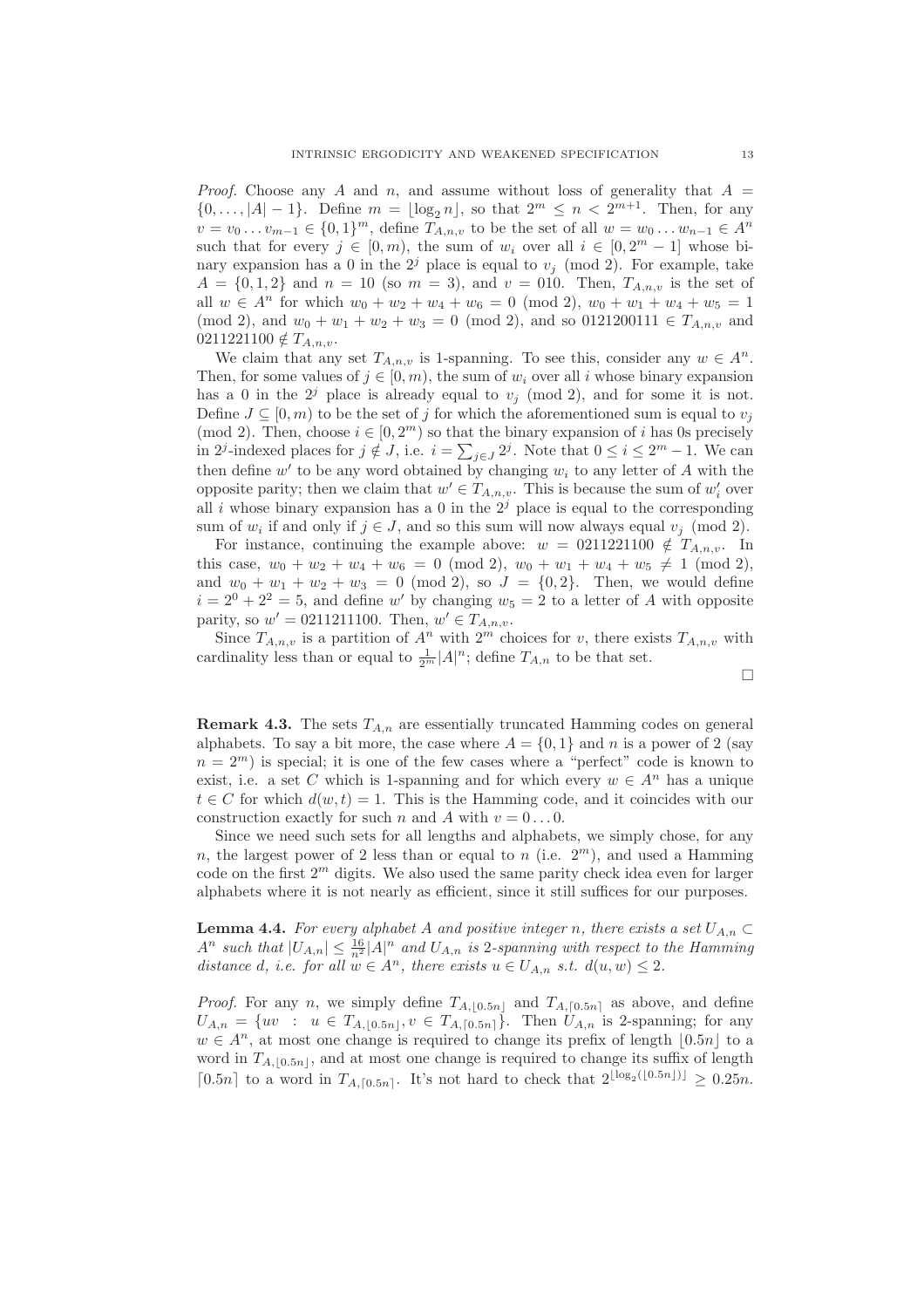Then, by Lemma 4.2,

$$
|U_{A,n}| = |T_{A,[0.5n]}||T_{A,[0.5n]}| \le \frac{1}{0.25n}|A|^{\lfloor 0.5n \rfloor} \cdot \frac{1}{0.25n}|A|^{\lceil 0.5n \rceil} = \frac{16}{n^2}|A|^n.
$$

**Lemma 4.5.** For every alphabet A and positive integer  $n > 1$ , there exists a set  $V_{A,n} \subset A^n$  such that  $|V_{A,n}| = \frac{1}{|A|^2} |A|^n$  and  $V_{A,n}$  is 2-spanning with respect to the Hamming distance d.

*Proof.* Simply define  $V_{A,n} = \{w = w_1w_2...w_n \in A^n : w_1 = w_2 = 1\}$ . The reader may check that  $V_{A,n}$  has the desired properties.

*Proof of Theorem 1.2.* We define X to have alphabet  $A = \{-N, \ldots, -1, 1, \ldots, N\}$ , where N will be defined later. For a parameter  $\ell$ , also to be determined later, we define

$$
P_n = \begin{cases} \{1\} & n = 1\\ V_{\{1,\dots,N\},n} & 1 < n \leq \ell\\ U_{\{1,\dots,N\},n} & n > \ell \end{cases}
$$

and

$$
N_n = \begin{cases} \{-1\} & n = 1\\ V_{\{-N,\ldots,-1\},n} & 1 < n \leq \ell\\ U_{\{-N,\ldots,-1\},n} & n > \ell \end{cases}
$$

where  $U_{A,n}$  and  $V_{A,n}$  are defined as in Lemmas 4.4 and 4.5. Clearly then  $|N_n| = |P_n|$ for all n; we denote their common value by  $M_n$ . We note that by construction, all  $N_n$  and  $P_n$  are 2-spanning in  $\{-N, \ldots, -1\}^n$  and  $\{1, \ldots, N\}^n$  respectively.

Then, we define X via the list of forbidden words  $\mathcal F$  consisting of

• All words  $nPn'$  where  $n, n' < 0$ , P consists of positive letters, and  $P \notin \bigcup P_n$  and • All words  $p N p'$  where  $p, p' < 0$ , N consists of negative letters, and  $N \notin \bigcup N_n$ .

Points of  $X$  then consist of biinfinite concatenations of words of constant sign, each of which must be in either some  $P_n$  or  $N_n$ , depending on its sign and length. There are also transient points of  $X$  which have one or more infinite words of constant sign, on which there are no restrictions. We note for future reference that, given any word  $w \in A^*$  which does not contain a forbidden word as described in the above list,  $w \in \mathcal{L}(X)$ , since w can clearly be extended to a point of X by appending arbitrary letters with the same sign as the first letter of  $w$  to the left and arbitrary letters with the same sign as the last letter of  $w$  to the right.

We first show that X has almost specification with gap function  $q(n) = 4$ . For this purpose, consider any words  $w^{(1)}, \ldots, w^{(k)} \in \mathcal{L}(X)$ . Then, the concatenation  $w = w^{(1)}w^{(2)} \dots w^{(k)}$  might not be in  $\mathcal{L}(X)$ . However, we can turn this into a word in  $\mathcal{L}(X)$  by making changes to each maximal word of constant sign within w which place them in either some  $P_n$  or  $N_n$ . By the 2-spanning property of all  $P_n$  and  $N_n$ , we can change at most  $2$  letters in each maximal word of constant sign within  $w$ and create a new word  $w' \in \mathcal{L}(X)$ . No maximal word of constant sign which is not a prefix or suffix of  $w^{(i)}$  would have required a change, since  $w^{(i)} \in \mathcal{L}(X)$ , implying that any such word would have been in some  $P_n$  or  $N_n$  anyway.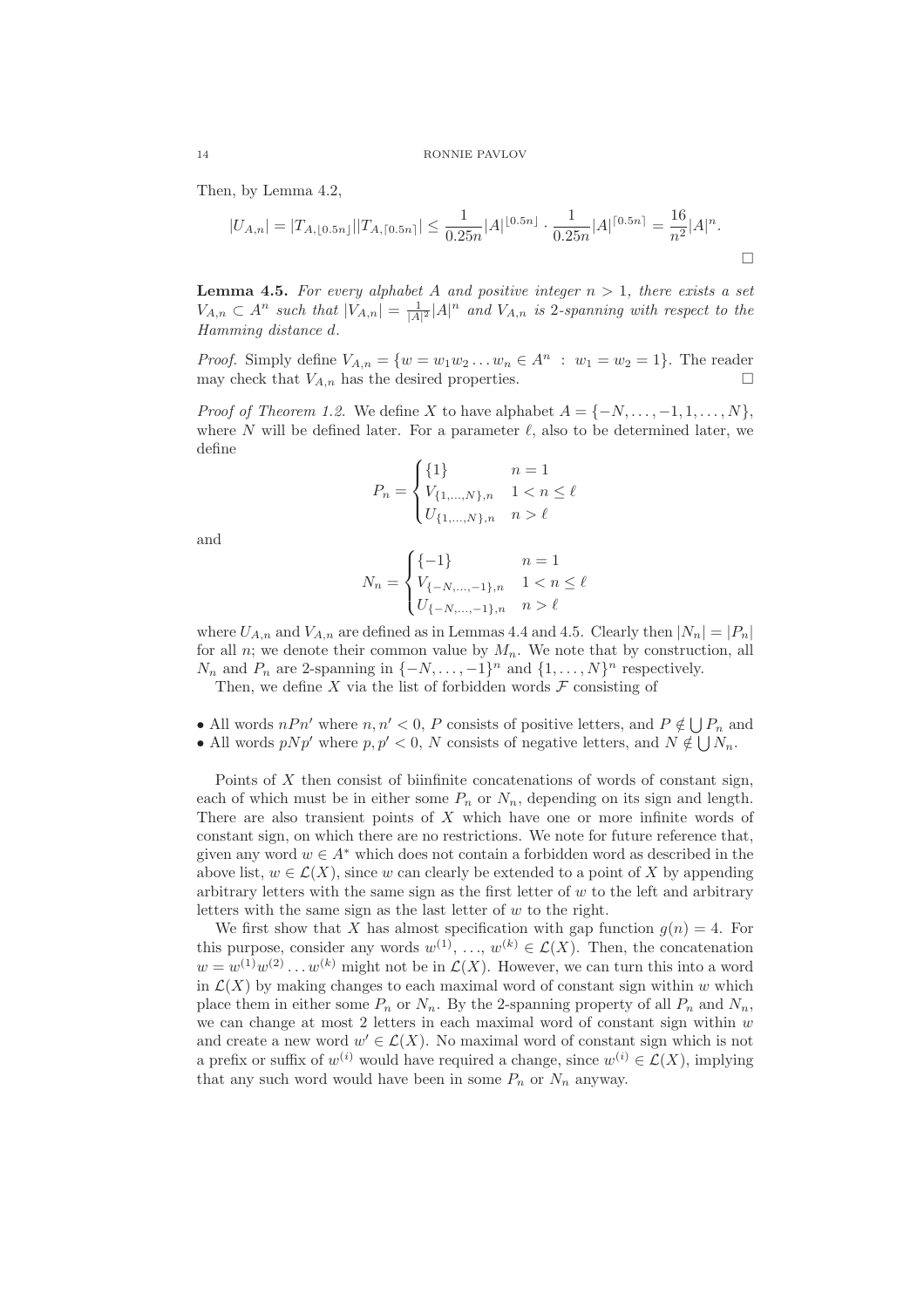Therefore, when  $w$  was changed to  $w'$ , no more than 4 changes would have been made in any  $w^{(i)}$ , those being only in the words of constant sign at the beginning and end at  $w^{(i)}$ . This completes the proof of almost specification with  $g(n) = 4$ .

We wish to show that  $X$  has exactly two ergodic measures of maximal entropy (with disjoint supports), and again we proceed by showing that  $h(X) = \ln N$ . Since  $X$  contains the full shifts on  $N$  positive symbols and  $N$  negative symbols respectively,  $h(X) \geq \ln N$ , and so it suffices to show that  $h(X) \leq \ln N$ . For this, we will just bound  $\mathcal{L}_n(X)$  from above for all n. Every  $w \in \mathcal{L}_n(X)$  consists of a concatenation of words of constant sign. Therefore, we can parametrize elements of  $\mathcal{L}_n(X)$  by the number  $k \geq 1$  of such concatenated words and their lengths  $n_1$ ,  $n_2, \ldots, n_k$ , which clearly must sum to n. We then see that

(7) 
$$
|\mathcal{L}_n(X)| = 2N^n + 2(n-1)N^n + \sum_{k=3}^n \sum_{\substack{n_1,\ldots,n_k\\ \sum n_i=n}} 2N^{n_1} \left(\prod_{j=2}^{k-1} M_{n_j}\right) N^{n_k}.
$$

Here, the first two terms correspond to the cases  $k = 1, 2$ . In each term, the factor of 2 comes from choosing the sign of the first word of constant sign, after which all signs are forced. The  $N^{n_1}$  and  $N^{n_k}$  in the third term are from the prefix and suffix of w of constant sign, on which there are no restrictions, and the  $M_i$ represent the number of choices for the other subwords of constant sign. We now bound the third term of (7) from above.

$$
(8) \sum_{k=3}^{n} \sum_{\substack{n_1,\dots,n_k \\ \sum n_i=n}} 2N^{n_1} \left(\prod_{j=2}^{k-1} M_{n_j}\right) N^{n_k} = 2N^n \sum_{k=3}^{n} \sum_{\substack{n_1,\dots,n_k \\ \sum n_i=n}} \prod_{j=2}^{k-1} (M_{n_j} N^{-n_j}) =
$$
  

$$
2N^n \sum_{k=3}^{n} \sum_{\substack{n_2,\dots,n_{k-1} \\ \sum n_i  

$$
2nN^n \sum_{k=3}^{n} \sum_{\substack{n_2,\dots,n_{k-1} \\ \sum n_i
$$
$$

We now bound  $\sum_{t=1}^{\infty} M_t N^{-t}$  by using the bounds of Lemmas 4.4 and 4.5:

$$
\sum_{t=1}^{\infty} M_t N^{-t} = \frac{1}{N} + \sum_{t=2}^{\ell} |V_{\{1,\dots,N\},t}| N^{-t} + \sum_{t=\ell+1}^{\infty} |U_{\{1,\dots,N\},t}| N^{-t} \le
$$
  

$$
N^{-1} + \sum_{t=2}^{\ell} N^{-2} + \sum_{t=\ell+1}^{\infty} 16t^{-2} \le N^{-1} + (\ell - 1)N^{-2} + 16\ell^{-1}.
$$

Choose  $N$  and  $\ell$  to be any pair for which this expression is less than 1, for instance  $N = 10$  and  $\ell = 32$  (then  $N^{-1} + (\ell - 1)N^{-2} + 16\ell^{-1} = 0.1 + 0.31 + 0.5 = 0.91 < 1$ ), and denote  $\sum_{t=1}^{\infty} M_t N^{-t}$  by  $\alpha < 1$ . Then, (7) and (8) imply that

(9) 
$$
|\mathcal{L}_n(X)| \le 2N^n + 2(n-1)N^n + 2nN^n \sum_{k=3}^{\infty} \alpha^{k-2} = \frac{2n}{1-\alpha}N^n.
$$

.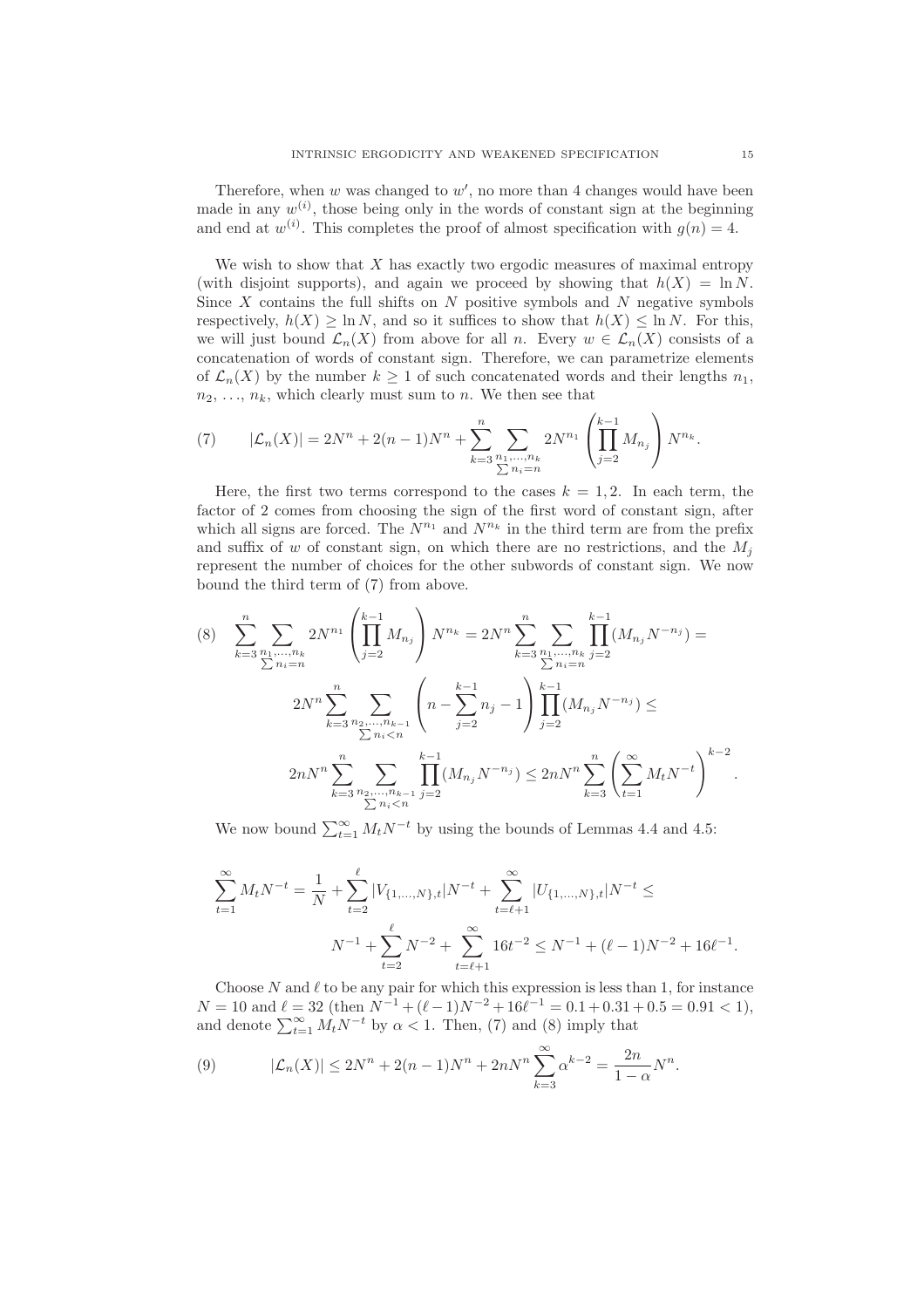This clearly implies that  $h(X) \leq \ln N$ , and since again X contains a full shift on N symbols, that  $h(X) = \ln N$  as well.

Now, consider any ergodic measure of maximal entropy  $\mu$  of X. Our goal is to show that  $\mu([ij]) = 0$  for every i, j of opposite sign. For a contradiction, assume that  $\mu([ij]) = \beta > 0$  for some such i, j. Define, for every n, the set  $C_{n,0.5\beta,i}(X)$ of n-letter words with between  $0.5n\beta$  and  $1.5n\beta$  occurrences of ij. Again we apply Lemma 2.12 to see that  $\liminf_{n\to\infty} \frac{\ln |C_{n,0.5\beta,ij}|}{n} \ge h(\mu) = h(X) = \ln N$ . However, in the decomposition above,  $k$  must be at least the number of such occurrences. and so the same argument used above to show (9) implies that

$$
|C_{n,0.5\beta,ij}(X)| < 2nN^{n} \sum_{k=\lfloor 0.5n\beta \rfloor}^{\infty} \alpha^{k-2} \le \frac{2n}{1-\alpha} N^{n} \alpha^{0.5n\beta}.
$$

Then  $\liminf_{n\to\infty} \frac{\ln |C_{n,0.5\beta,ij}(X)|}{n} \leq \ln N + 0.5\beta \ln \alpha < \ln N$ , a contradiction. Therefore,  $\mu([ij]) = 0$  for all i, j of opposite sign, which clearly implies that  $\mu$  is supported entirely on  $\{1,\ldots,N\}^{\mathbb{Z}}$  or  $\{-N,\ldots,-1\}^{\mathbb{Z}}$ . Again, the only such measures with entropy  $\ln N$  are the uniformly distributed Bernoulli measures over  $\{1, \ldots, N\}$  and  ${-N, \ldots, -1}$ , and so X has exactly two ergodic measures of maximal entropy, with disjoint supports.

$$
\Box
$$

For the proof of Theorem 1.4, we require one more lemma related to coding theory.

**Lemma 4.6.** For every alphabet A, positive integer n, and set  $W \subset A^n$ , there exists a set  $S \subset W$  such that  $|S| \geq \frac{|W|}{4n|A|^2}$  and W is 3-separated with respect to the Hamming distance d, i.e. for all  $w, w' \in W$ ,  $d(w, w') \geq 3$ .

*Proof.* Choose any  $A$  and  $n$ , and again assume without loss of generality that  $A = \{0, \ldots, |A| - 1\}$ . Then, for any  $i \in [0, 2|A|)$  and  $j \in [0, 2|A|n)$ , define  $S_{n,i,j} =$  $\{w = w_1 \dots w_n \in W : \sum_{k=1}^n w_k = i \pmod{2|A|}, \sum_{k=1}^n kw_k = j \pmod{2|A|n}\}.$  We claim that each  $S_{n,i,j}$  is 3-separated with respect to the Hamming distance. It is obvious that changing a single letter of a word in  $S_{n,i,j}$  cannot yield another word in  $S_{n,i,j}$  since changing a single letter must change the sum  $\sum_{k=1}^{n} w_k \pmod{2|A|}$ . Suppose for a contradiction that there exist  $w \neq w' \in S_{n,i,j}$  differing on exactly two letters. Then  $\sum_{k=1}^n w_k$  and  $\sum_{k=1}^n w'_k$  are both equal to i (mod 2|A|), and differ by at most  $2(|A|-1)$ , and so must be equal. Similarly,  $\sum_{k=1}^{n} kw_k$  and  $\sum_{k=1}^{n} kw'_k$  are both equal to j (mod 2|A|n), and differ by at most  $n(|A|-1) + (n-1)(|A|-1)$ , and are therefore also equal. But recall that  $w$  and  $w'$  differ on exactly two letters, say those indexed by s and t. Then,  $w_s + w_t = w'_s + w'_t$  and  $sw_s + tw_t = sw'_s + tw'_t$ , which implies that  $w_s = w'_s$  and  $w_t = w'_t$ , a contradiction. We have then shown that each  $S_{n,i,j}$  is 3-separated.

Since the sets  $S_{n,i,j}$  clearly partition W, and there are  $4n|A|^2$  choices for the pair *i*, *j*, one of the  $S_{n,i,j}$  has cardinality at least  $\frac{|W|}{4n|A|^2}$ ; define *S* to be that set.

 $\Box$ 

*Proof of Theorem 1.4.* Suppose for a contradiction that X is a subshift with almost specification with gap function  $g(n) = 1$  and two measures of maximal entropy  $\mu, \nu$  with disjoint supports. For every n, as we did in Theorem 1.3, again define  $\mathcal{M}_n(X) = \{ w \in \mathcal{L}_n(X) : \mu([w]) > 0 \}$  and  $\mathcal{N}_n(X) = \{ w \in \mathcal{L}_n(X) : \nu([w]) > 0 \}.$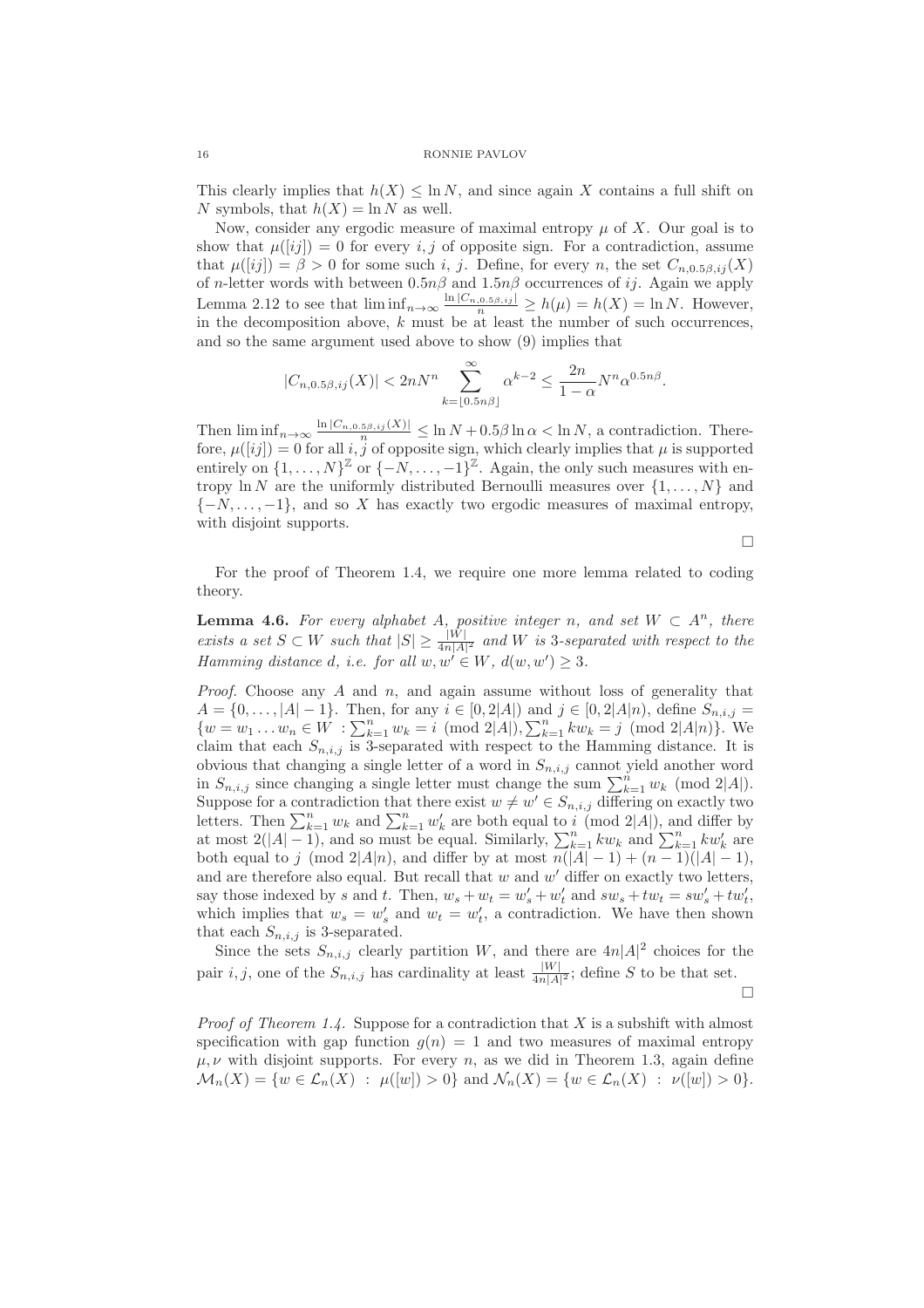We again note that by Lemma 2.11,  $|\mathcal{M}_n(X)| \geq e^{nh(\mu)} = e^{nh(X)}$  and  $|\mathcal{N}_n(X)| \geq$  $e^{nh(\mu)} = e^{nh(X)}$  for all n, and that there exists N so that  $\mathcal{M}_n(X) \cap \mathcal{N}_n(X) = \emptyset$  for all  $n > N$ .

For every *n*, we use Lemma 4.6 to define sets  $\mathcal{M}'_n \subseteq \mathcal{M}_n(X)$  and  $\mathcal{N}'_n \subseteq \mathcal{N}_n(X)$ which are 3-separated in the Hamming distance and for which  $|\mathcal{M}'_n|, |\mathcal{N}'_n| \geq \frac{e^{nh(X)}}{4n|A|^2}$  $\frac{e^{i n n (1)}}{4n|A|^2}$ . We make the notation  $S_n := \min(|\mathcal{M}'_n|, |\mathcal{N}'_n|)$ . We now proceed somewhat as in the proof of Theorem 1.3, in that we will make many words in  $\mathcal{L}_n(X)$  by using almost specification to nearly concatenate words in  $\mathcal{M}'_j$  and  $\mathcal{N}'_j$  for various  $j < n$ . However, instead of concatenating only two words, we now will need arbitrarily many. First, we choose  $t$  such that

(10) 
$$
\sum_{j=1}^{t} \frac{1}{12iN|A|^2} > 1,
$$

and we denote this sum by  $\alpha$ .

Now, we choose any  $n > 3tN$  and create words in  $\mathcal{L}_n(X)$  in the following way: define  $k = \lfloor n/3tN \rfloor$ , and define any  $n_i \in [1, t]$  for  $1 \le i \le k$ . We note that  $k >$  $n/6tN$  since  $n > 3tN$ . Then, choose any words  $w_1 \in \mathcal{M}'_{3Nn_1}$ ,  $w_2 \in \mathcal{N}'_{3Nn_2}$ , and so on, alternating between the sets, until finishing with  $w_k$  in either  $\mathcal{M}_{3Nn_k}'$  or  $\mathcal{N}_{3Nn_k}'$ , depending on whether k is odd or even, respectively. Finally, choose  $w_{k+1}$  in either  $\mathcal{N}'_{n-\sum_{i=1}^k 3Nn_i}$  or  $\mathcal{M}'_{n-\sum_{i=1}^k 3Nn_i}$ , whichever is the opposite of what was chosen for  $w_k$ . For whichever words were chosen, use the assumed almost specification of X with  $g(n) = 1$  to make a word  $f(w_1, \ldots, w_{k+1}) = v_1v_2\ldots v_{k+1} \in \mathcal{L}_n(X)$ , where each  $v_i$  differs from  $w_i$  on at most one letter.

We claim that this operation is injective, i.e.  $f(w_1, \ldots, w_{k+1}) \neq f(w'_1, \ldots, w'_{k+1})$ unless  $w_i = w'_i$  for  $1 \leq i \leq k$ . Assume for a contradiction that k-tuples  $(w_i)$  and  $(w'_i)$  exist for which  $f(w_1, \ldots, w_{k+1}) = f(w'_1, \ldots, w'_{k+1})$ . There are two cases.

The first case is where  $n_i = n'_i$  for all i. Then, there exists j so that  $w_j \neq w'_j$ . Also, since  $f(w_1, \ldots, w_{k+1}) = f(w'_1, \ldots, w'_{k+1})$ , both  $w_j$  and  $w'_j$  become the same word v with at most one changed letter in each. Since v and  $w_j$  differ on at most one letter and  $v$  and  $w'_j$  differ on at most one letter,  $w_j$  and  $w'_j$  differ on at most two letters. This contradicts the 3-separated property of  $\mathcal{M}'_{n_j}$  and  $\mathcal{N}'_{n_j}$ .

The second case is where  $n_j \neq n'_j$  for some j. Choose j minimal so that  $n_j \neq n'_j$ , and assume without loss of generality that  $n_j < n'_j$ . Then since all  $w_i$  and  $w'_i$ have lengths which are multiples of 3N, the subwords u and u' of  $w_1w_2 \ldots w_{k+1}$ and  $w'_1w'_2 \ldots w'_{k+1}$  respectively of length 3N beginning at index  $\sum_{i=1}^{j} 3Nn_i + 1$ are subwords of  $w_{j+1}$  and  $w'_j$  respectively. Then either  $u \in \mathcal{M}'_{n_{j+1}}$  and  $u' \in \mathcal{N}'_{n'_j}$ or  $u \in \mathcal{N}'_{n_{j+1}}$  and  $u' \in \mathcal{M}'_{n'_j}$ . Also, since  $f(w_1, ..., w_{k+1}) = f(w'_1, ..., w'_{k+1}), u'_{n'_j}$ and  $u'$  become the same word  $u''$  after making at most one change to each. Since  $|u''| = 3N$ , u'' must contain a subword of length at least N which was unchanged in both  $u$  and  $u'$ , and therefore is a subword of each, a contradiction since no word in  $\bigcup_i \mathcal{M}_i(X)$  can share an N-letter subword with a word in  $\bigcup_i \mathcal{N}_i(X)$ .

We have shown that  $f$  is one-to-one, and so generates at least

$$
\sum_{\substack{n_1,\ldots,n_k\\1\le n_i\le t}} \left(\prod_{i=1}^k S_{3Nn_i}\right) S_{n-\sum_{i=1}^k 3Nn_i}
$$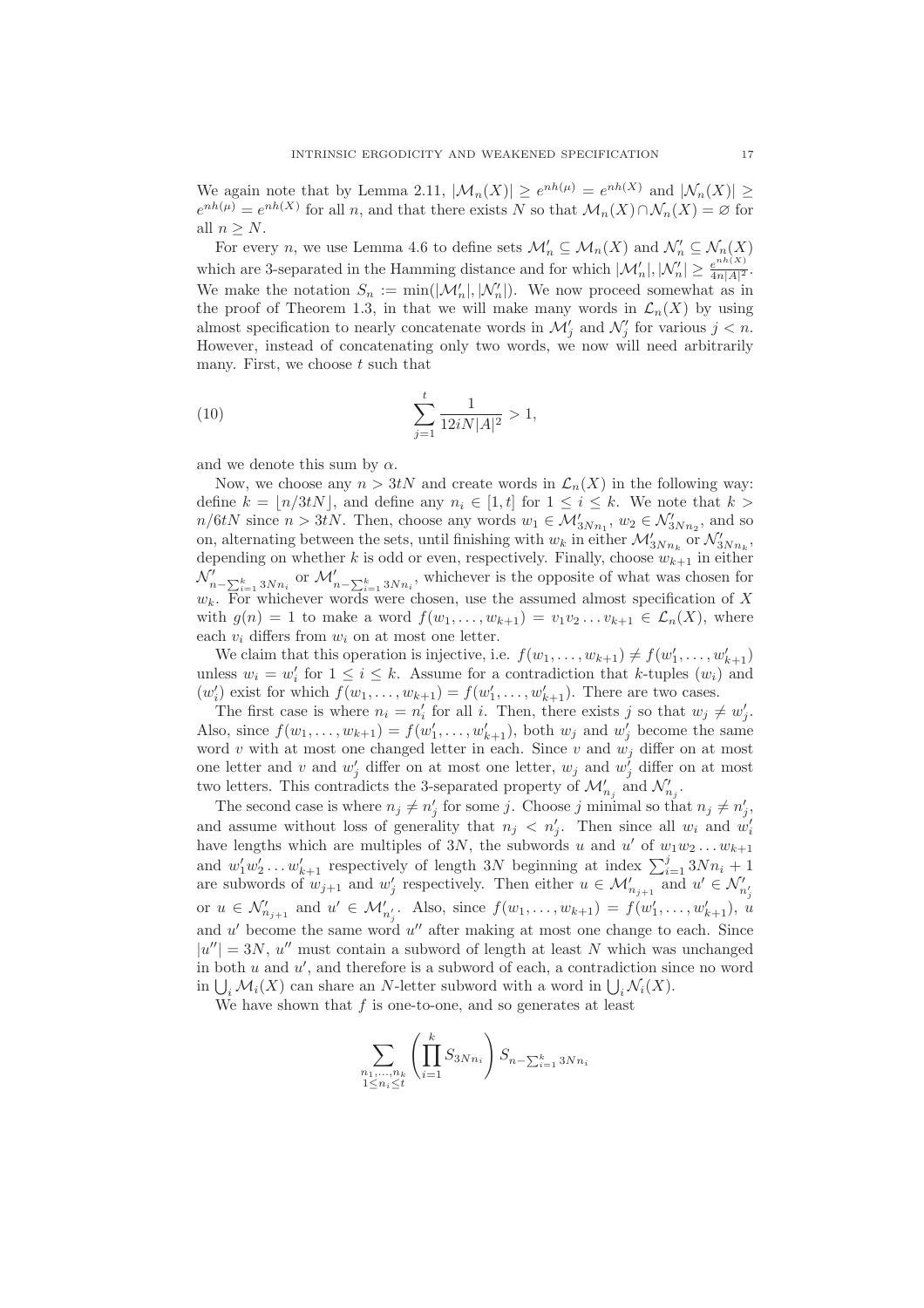words in  $\mathcal{L}_n(X)$ . Then, by Lemma 4.6,

$$
\sum_{\substack{n_1,\ldots,n_k \\ 1 \le n_i \le t}} \left( \prod_{i=1}^k S_{3Nn_i} \right) S_{n-\sum_{i=1}^k 3Nn_i} \ge
$$
\n
$$
\sum_{\substack{n_1,\ldots,n_k \\ 1 \le n_i \le t}} \left( \prod_{i=1}^k \frac{e^{3Nn_i h(X)}}{12N|A|^2 n_i} \right) \frac{e^{(n-\sum 3Nn_i)h(X)}}{4|A|^2 (n-\sum 3Nn_i)} \ge \frac{e^{nh(X)}}{4n|A|^2} \sum_{\substack{n_1,\ldots,n_k \\ 1 \le n_i \le t}} \prod_{i=1}^k \frac{1}{12N|A|^2 n_i}
$$
\n
$$
= \frac{e^{nh(X)}}{4n|A|^2} \left( \sum_{j=1}^t \frac{1}{12N|A|^2 j} \right)^k \ge \frac{e^{nh(X)}}{4n|A|^2} \alpha^{n/6tN}.
$$

Therefore,  $\mathcal{L}_n(X) \geq (e^{nh(X)}/(4n|A|^2))\alpha^{n/6tN}$  for all  $n > 3tN$ . However, taking logarithms, dividing by n, and letting  $n \to \infty$  would imply that  $h(X) \ge h(X) +$  $\frac{1}{6tN} \ln \alpha$ , a contradiction since  $\alpha > 1$  by (10). Therefore, our original assumption was false, and measures of maximal entropy  $\mu$  and  $\nu$  on X with disjoint supports cannot exist, completing the proof.

 $\Box$ 

#### **ACKNOWLEDGMENTS**

The author would like to thank the anonymous referee for some very useful comments and suggestions, one of which greatly simplified the proof of Theorem 1.1. The author would also like to thank Dan Thompson for several profitable discussions about almost specification, and Anthony Quas for pointing out the connection between our examples and those from [8].

#### **REFERENCES**

- [1] Anne Bertrand. Specification, synchronisation, average length. In Coding theory and applications (Cachan, 1986), volume 311 of Lecture Notes in Comput. Sci., pages 86–95. Springer, Berlin, 1988.
- [2] Rufus Bowen. Periodic points and measures for Axiom A diffeomorphisms. Trans. Amer. Math. Soc., 154:377–397, 1971.
- [3] Robert Burton and Jeffrey E. Steif. New results on measures of maximal entropy. *Israel J.* Math., 89(1-3):275–300, 1995.
- [4] Vaughn Climenhaga and Daniel J. Thompson. Intrinsic ergodicity beyond specification: βshifts, S-gap shifts, and their factors. Israel J. Math., 192(2):785–817, 2012.
- [5] Vaughn Climenhaga, Daniel J. Thompson, and Kenichiro Yamamoto. Large deviations for systems with non-uniform structure. Trans. Amer. Math. Soc., to appear.
- [6] Masahito Dateyama. The almost weak specification property for ergodic group automorphisms of abelian groups. J. Math. Soc. Japan, 42(2):341–351, 1990.
- [7] Manfred Denker, Christian Grillenberger, and Karl Sigmund. Ergodic theory on compact spaces. Lecture Notes in Mathematics, Vol. 527. Springer-Verlag, Berlin-New York, 1976.
- [8] Nicolai T. A. Haydn. Phase transitions in one-dimensional subshifts. Discrete Contin. Dyn. Syst., 33(5):1965–1973, 2013.
- [9] Marcin Kulczycki, Dominik Kwietniak, and Piotr Oprocha. On almost specification and average shadowing properties. Fund. Math., 224(3):241–278, 2014.
- [10] Dominik Kwietniak, Piotr Oprocha, and Michal Rams. On entropy of dynamical systems with almost specification. Submitted, 2014.
- [11] Brian Marcus. A note on periodic points for ergodic toral automorphisms. Monatsh. Math., 89(2):121–129, 1980.
- [12] Ronnie Pavlov. Perturbations of multidimensional shifts of finite type. Ergodic Theory Dynam. Systems, 31(2):483–526, 2011.